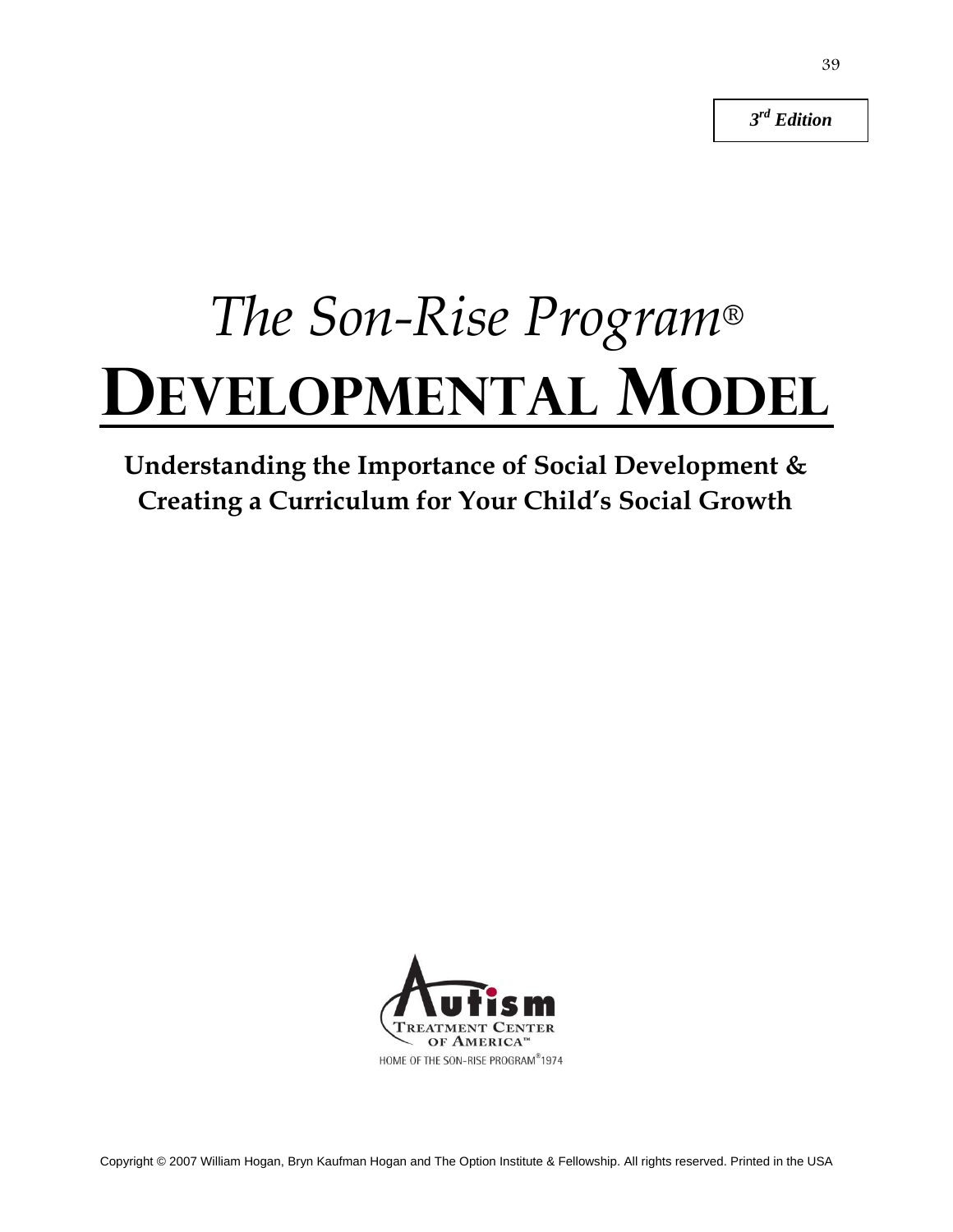### **The Son-Rise Program® Developmental Model**

### **Introduction**

Since 1983 the Autism Treatment Center of America has worked with children with Autism and other related disabilities using The Son-Rise Program. The Son-Rise Program was created by parents, for parents and has helped children from across the globe to grow, change and far exceed their initial prognosis. The parents we have worked with have seen their children change in profound ways from no meaningful communication to full sentences, from expressing themselves through tantrums and crying to children and adults who use verbal communication and express great physical affection. We have watched children move from almost continuous self–stimulating behaviors to participating in games and play with their family and peers.

We know that as a parent, or educator, you have tried to help your child (or the child you work with), to gain certain skills. You have seen that when you are able to teach your child a skill, such as putting on his/her socks, or sitting at the table for a few minutes, this does not in any way change the larger, more fundamental qualities of their interaction. It does not change your relationship with your child or the child that you work with. It does not allow you to interact with your child for an extended period of time where there is shared joy, eye contact and laughter.

For this reason, The Son-Rise Program Developmental Model helps you to focus on the key to helping your child grow, and that is their ability to relate and connect with others socially. We have found that by focusing primarily on this area that children and adults are able to build warm, interactive and substantial relationships with their parents, siblings and peers. As a child develops there are other important sets of skills for him/her to acquire such as: Self-Help, Cognitive, Gross Motor and Fine Motor skills (as shown in the diagram on page 2). While each of the developmental areas are essential, the most important issue to address with our children is 'social' development. It is upon this foundation that your child will more readily learn the cognitive skills, self help skills, etc.

Our model helps you to see the stages that your child will move through as they develop from basic skills to more advanced social relationships. In addition, once you see your child's current social abilities and the next step in their development, you can create their social curriculum.

In our work with children we have found that the educational techniques and principles of the Son-Rise Program® are highly effective in helping children acquire these social skills. We recommend going to our website at www.AutismTreatment.org to learn more about our program, and the ways in which you can learn these techniques and principles to ensure that your child achieves the greatest social growth. You can also call (1-877-766- 7473) and speak with one of our Family Counselors who will answer any questions you may have. After reading through these materials, please do contact us so that we can be of service to you.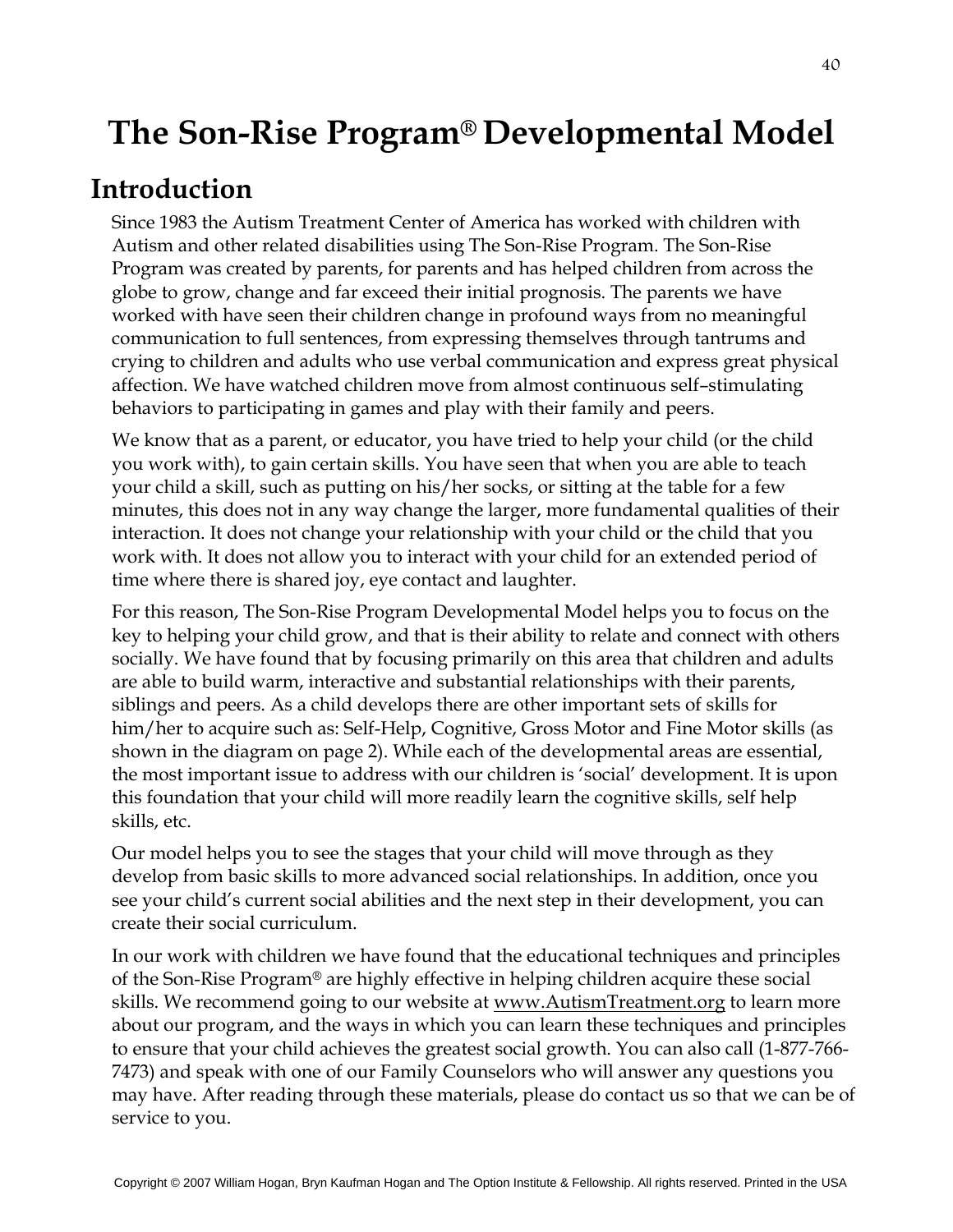## *The Son-Rise Program*® **Developmental Model**

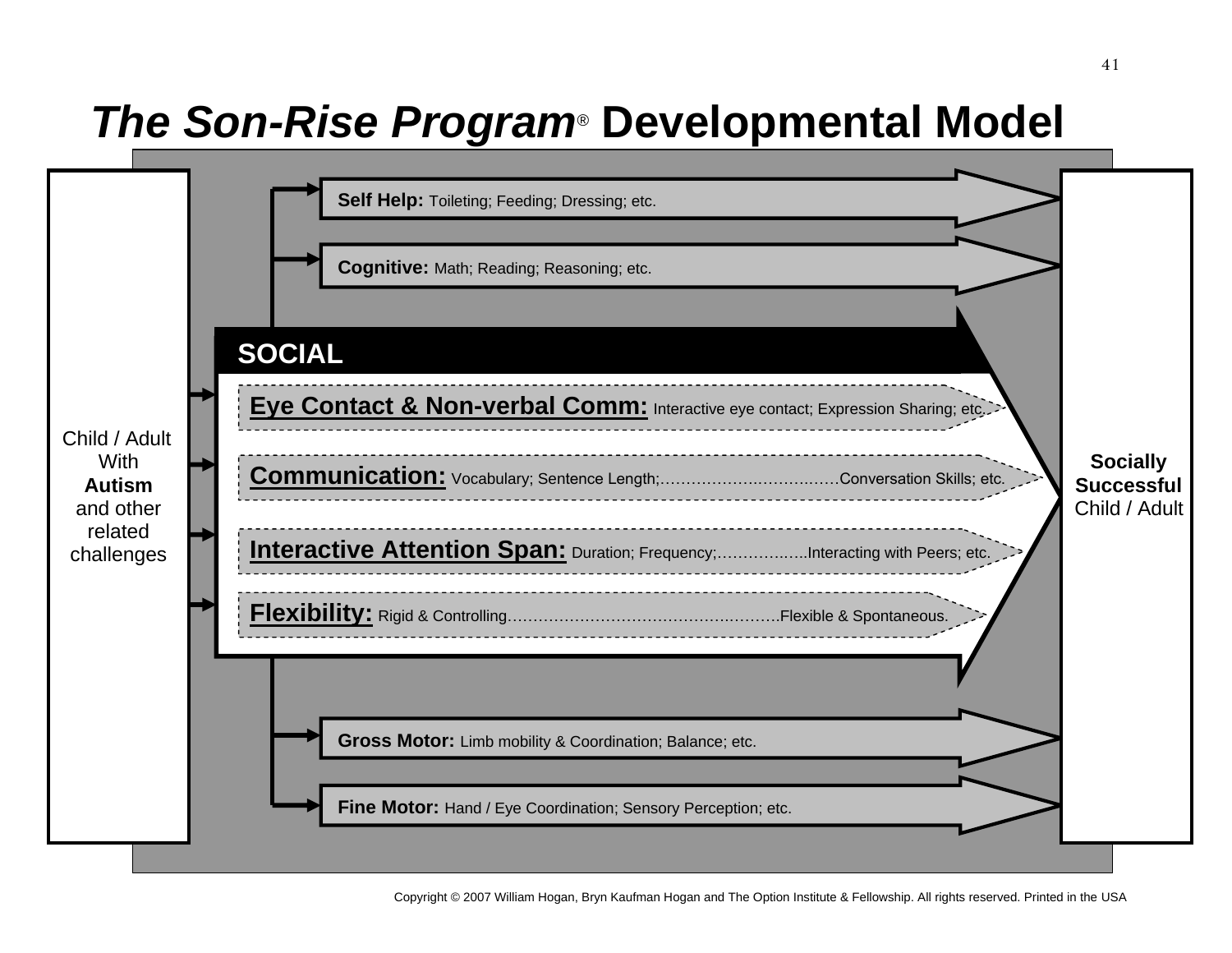### **The Four Fundamentals**

Social Interaction is made up of Four Fundamental pillars; making and sustaining **Eye Contact & Non-Verbal Communication**; **Verbal Communication**; having an **Interactive Attention Span**; and having **Flexibility** within the interaction.

|                                   | <b>Basic</b><br>Social Skills 1 |   | Intermediate<br>Social Skills | Advanced<br>Social Skills |
|-----------------------------------|---------------------------------|---|-------------------------------|---------------------------|
| <b>Stage</b>                      |                                 | 2 | 3                             | 5                         |
| Eye Contact & Non-Verbal Comm.    |                                 |   |                               |                           |
| <b>Communication</b>              |                                 |   |                               |                           |
| <b>Interactive Attention Span</b> |                                 |   |                               |                           |
| <b>Flexibility</b>                |                                 |   |                               |                           |

#### **Eye Contact & Non-Verbal Communication**

Eye contact is the most basic way that we connect with those around us and it is the most obvious way in which children with Autism and other related diagnoses do not. Other therapies may focus on this area, but in general do so through repetitive, behavioral techniques. In this way, children tend to be pushed to look at other people's eyes in order to get things that they want. We focus on teaching children to love to look at people. We encourage them to *want to* look into the eyes of others. In this way, they are able to strongly connect with people in their lives.

They are able to learn to have facial expression (because they are looking at our faces), they learn to speak (because they are looking at our faces when we formulate words) and they learn to pay attention longer (because they are looking at what we are doing and can join in). The benefits of sustained eye contact are endless. Most importantly, it enables our children to see the love that we feel for them. The most powerful way to build these social relationships is to help our children understand the beauty and meaning that is shared between two people who care about each other. How can they know this if they don't look at us? Eye contact is one of the most important factors in creating and sustaining social relationships.

Making eye contact while simultaneously speaking or listening is an essential aspect of communicating and interacting with others. Another important element that effects the interaction is non-verbal communication – facial expressions and body language. It is important for our children to not only use, but to also understand and respond to others' non-verbal communication.

#### **Verbal Communication**

Social relationships exist through communication between people. Our model focuses on helping our children move from crying, whining, tantruming and using physical gestures as ways to communicate to using the spoken word. We then continue to focus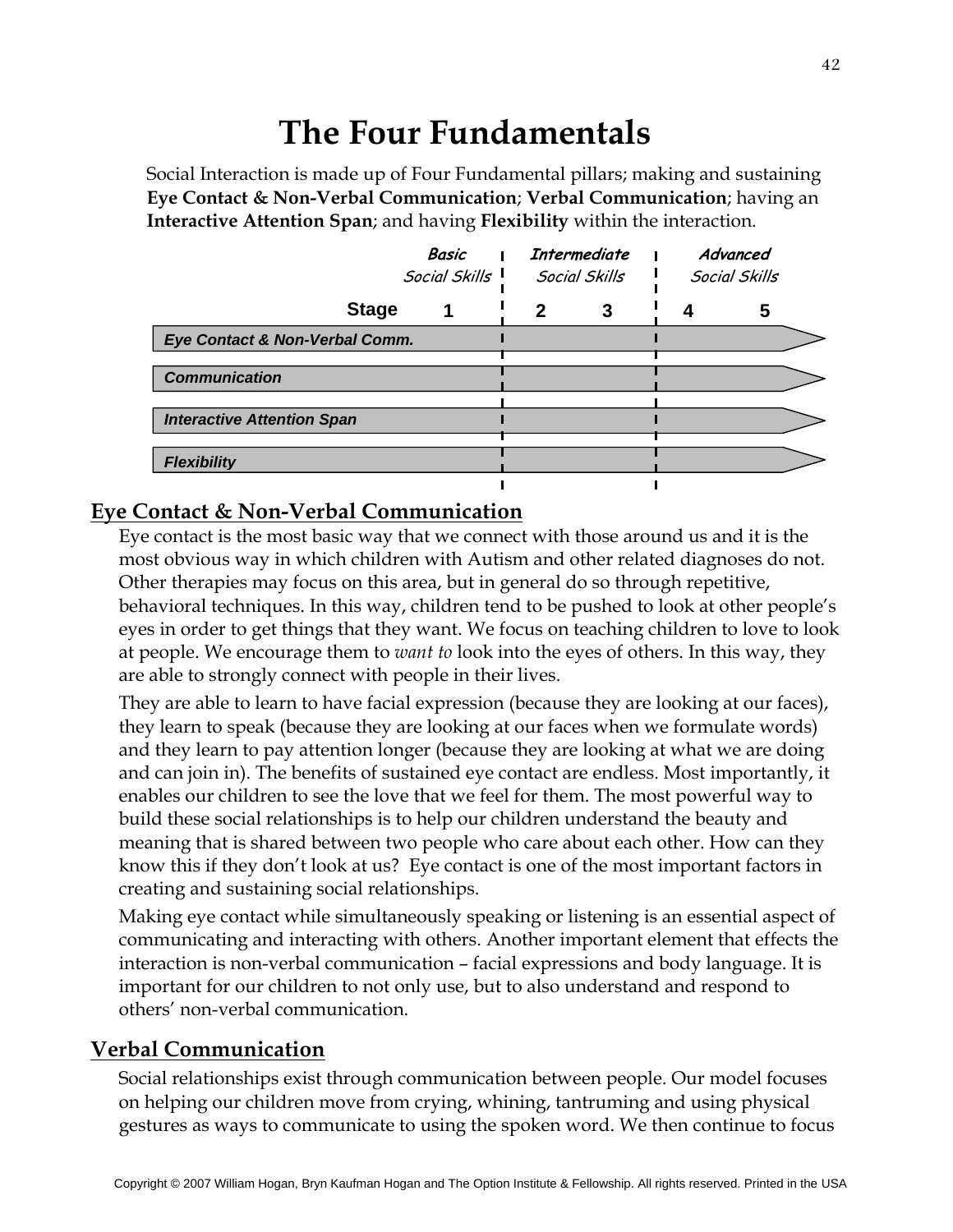on moving our children from single spoken words (spoken clearly), to an expanded content (nouns, verbs, etc.), conversation loops and conversation skills.

We want our children to be able to communicate what they want, what they don't want, what they feel and what they care about. We want them to be able to participate in the many wondrous games and activities in this world that involve verbal communication. We want them to not only be able to order their food at a restaurant, but to also speak at length with their peers about their views on issues and their dreams. Therefore, this section of the model is quite detailed so you are able to help your child learn the many important steps to using effective communication with others in their lives.

Note: Although not every aspect of language development is covered, we have included the core aspects necessary for your child to effectively communicate with others in social relationships.

#### **Interactive Attention Span**

Although our children may have the capacity to focus their attention on an object or activity only involving themselves, this is not to be mistaken for Interactive Attention Span. Watching television, pushing a car back and forth, using the computer, flipping the pages in a book, building a tower of blocks – none of these activities are interactive. Our focus is to help our children have the capacity to interact with other people – to look at the other person, take turns, and communicate with another person in a variety of activities (i.e. physical games, imagination play, conversations, etc.). The emphasis is to move your child through the levels of Interactive Attention Span so they become more and more engaged with the people around them (and as a consequence, spend less time engaged in exclusive activities).

#### **Flexibility**

Anyone who has ever cared about a child or individual with autism knows that the ability to be flexible is a profoundly necessary skill used to develop social relationships. Our children can find this extremely difficult. Just think about your child's eating routine (you have to serve this particular food, on this particular plate, with this fork), bedtime routine (you have to read this book, specifically these pages, you have to sing four songs, not three), the clothes they wear (they have to wear the same T-shirt every day), think about your child's interest (they want to discuss a particular topic, and ask the same question over and over again), etc. In order for our children to be able to have friends and build relationships with those around them, they must be able to feel easy about being flexible. They have to be able to function even if something we plan is changed. They have to feel at ease when another person touches their favorite object, or when we decide we aren't going to have Chicken McNuggets for dinner tonight. These are just some of the reasons why flexibility is a fundamental social skill. By helping our child, or the child we work with, to be able to allow a new activity, take a conversation in a new direction, wear a different piece of clothing, continue interacting in stimulating environments, etc., we are giving them the ability to create social relationships and to exist easily with others around them.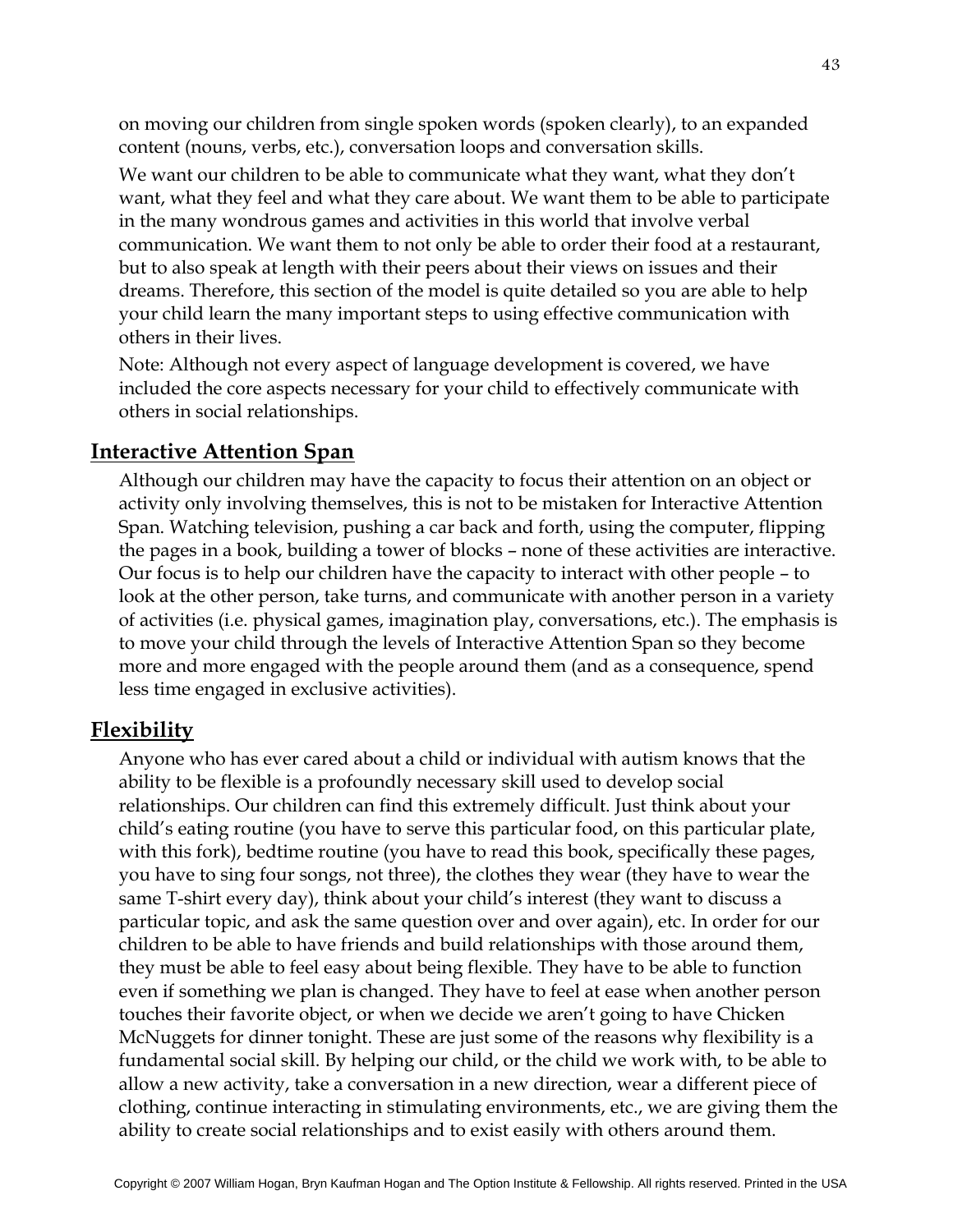### **Creating Social Curriculum for Your Child**

This section will help you to understand your child's current abilities in each of the Four Fundamentals by creating a baseline measure. We will then show you how to create specific goals (a social curriculum) that will help your child move through each level.

#### STEP ONE: **Creating a Baseline**

- a. Take a moment to review each stage (1-5) to determine which stage you feel generally describes your child's current abilities. For each skill or quality check the "Emerging" box if your child shows signs of doing the skill but does not yet use it predictably or consistently. If they are consistent with using the skill or ability then you can tick the "Acquired" box.
- b. Assess your child's ability in each level while you are alone with your child in the **most distraction free environment** possible. Ideally, these will take place in the Son-Rise Program Playroom in your home. If you have not yet created your play/focus room, simply take your child to the quietest room in the house. Turn off all televisions, computers, music players etc. that are in this room, close the door and ask others not to disturb you.
- c. All of your information will be based on the **'average'** of your observations of your child. If you have others who work with your child as well, include their observations when creating your average.
- d. Use four observations, over a two week period, to create your first baseline average. Bring your sheet into the room with you and simply mark the box (or note on a separate piece of paper) that lists your child's current ability in that area. Do this on four occasions and determine your first average.
- e. We recommend that you take a new measurement of your child's abilities in each area at least **one time per month**. In this way you can compare your child's areas of growth and know which areas you would like to focus on for the next month.
- f. We understand that this may be new to you, so these charts have been designed to be as simple as possible for you to use. You are not trying to create the most perfect, scientifically accurate assessment possible. Just trust your common sense. **Trust your observations**. Your observations of your child have merit and meaning even if you are not professionally trained to do this. You will find that it is quite simple once you sit down to do it.
- g. Each stage and section is self-explanatory and if you require more information see **"Fundamental Assessment Guide"**, pages 10-15.
- h. If you require a new set of Social Developmental Charts, go to our website at www.AutismTreatment.org and print them out.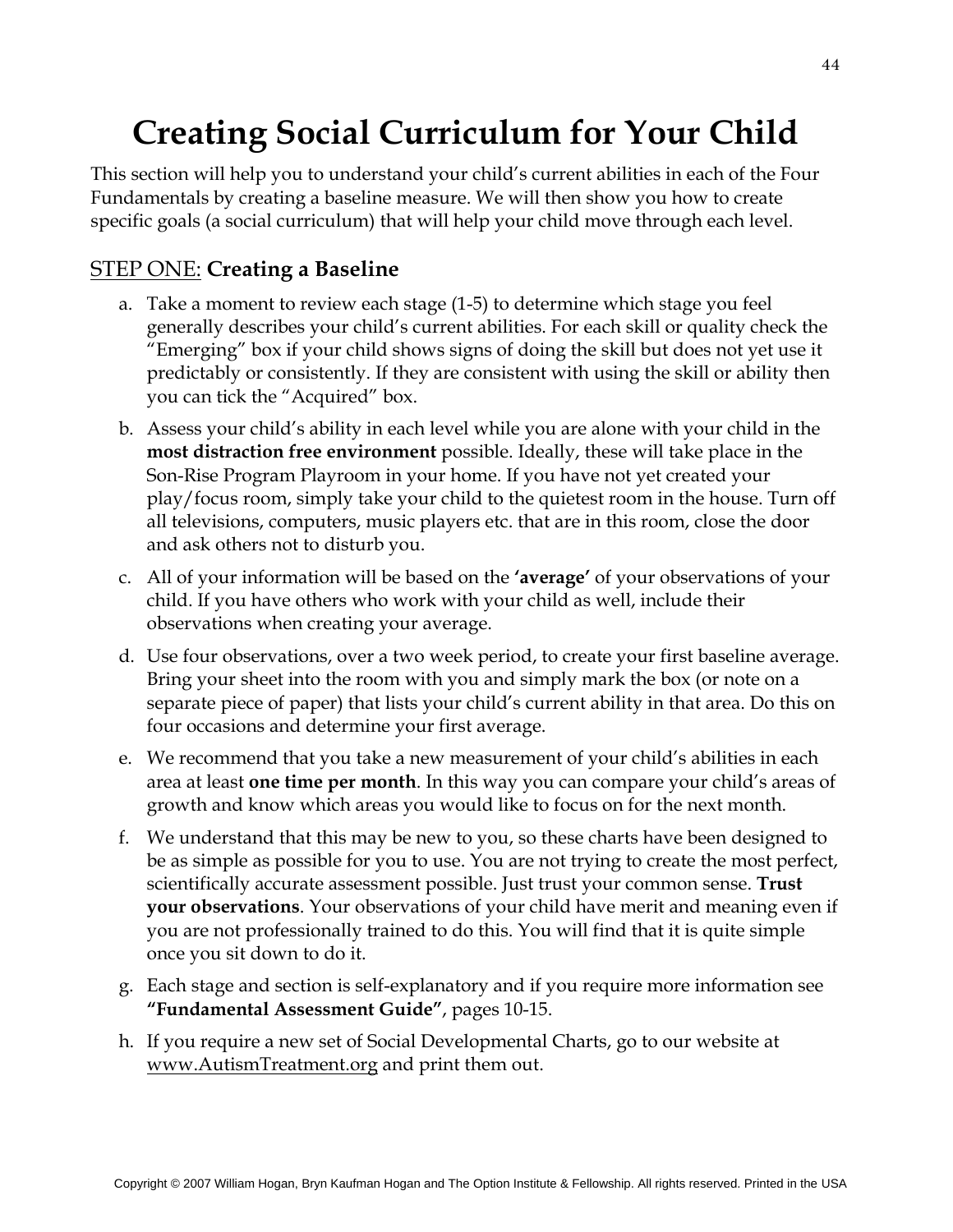#### STEP TWO: **Creating Social Curriculum** (Program Goals)

Now that you have created a baseline of your child's current social abilities, begin to create their social curriculum (Program Goals). We suggest that you keep these goals, without adding to or changing them, for one month, until your next Fundamental Assessment.

Our intention here is to note the 'next step' for your child in each fundamental. All goals are listed from most basic to most difficult. Therefore, once you have checked a box with your child's current ability, the next step for them is the box immediately below or in the next Stage (if your child has acquired all the skills within that Fundamental).

*Example: Look at the Communication section in Stage 1 (not the 'Stage 1-5 Overview' but the page containing all the Stage 1 skills.) The first skill is "Has a vocabulary consisting of speech-like sounds or more".*

- *If your child is at the 'Emerging' level of ability for this skill continue to have this as the goal until it is 'Acquired.'*
- *Check the 'Acquired' box if this is your child's current ability and they are consistent in using this skill. The next step in his/her social development for Communication is the box directly below, "Has a vocabulary of 5 words or more". This would become your program goal for your child and a vital part of your child's social curriculum.*

If your child is at the 'Emerging' level of ability for a skill continue to have this as the goal until it is 'Acquired.' If necessary use the smaller increments within the 'Emerging' box to highly your child's development, over time, of the respective skill being worked on.

If your child has 'Acquired' all the skills within a particular Stage for any of the Fundamentals, then start working on that Fundamental in the next Stage.

It is very important to know that many children do not learn these skills in the specific order noted. Children may 'jump' all over the page and have different skill levels in different areas. For example, your child could be in Stage 3 for Communication (speaking using simple sentences; has conversations that consist of 2 loops or more; etc.) while still being in Stage 1 for Flexibility. While you want to be working on each Fundamental, it is essential that you give extra emphasis to the Fundamental that is most challenging (least developed) for your child.

Depending on the rate at which your child changes you may find it more useful to complete the assessment every 6-8 weeks versus every 4 weeks.

Once you have identified the next step for each Fundamental skill, you are ready to write the goals for yourself and your team (see STEP THREE).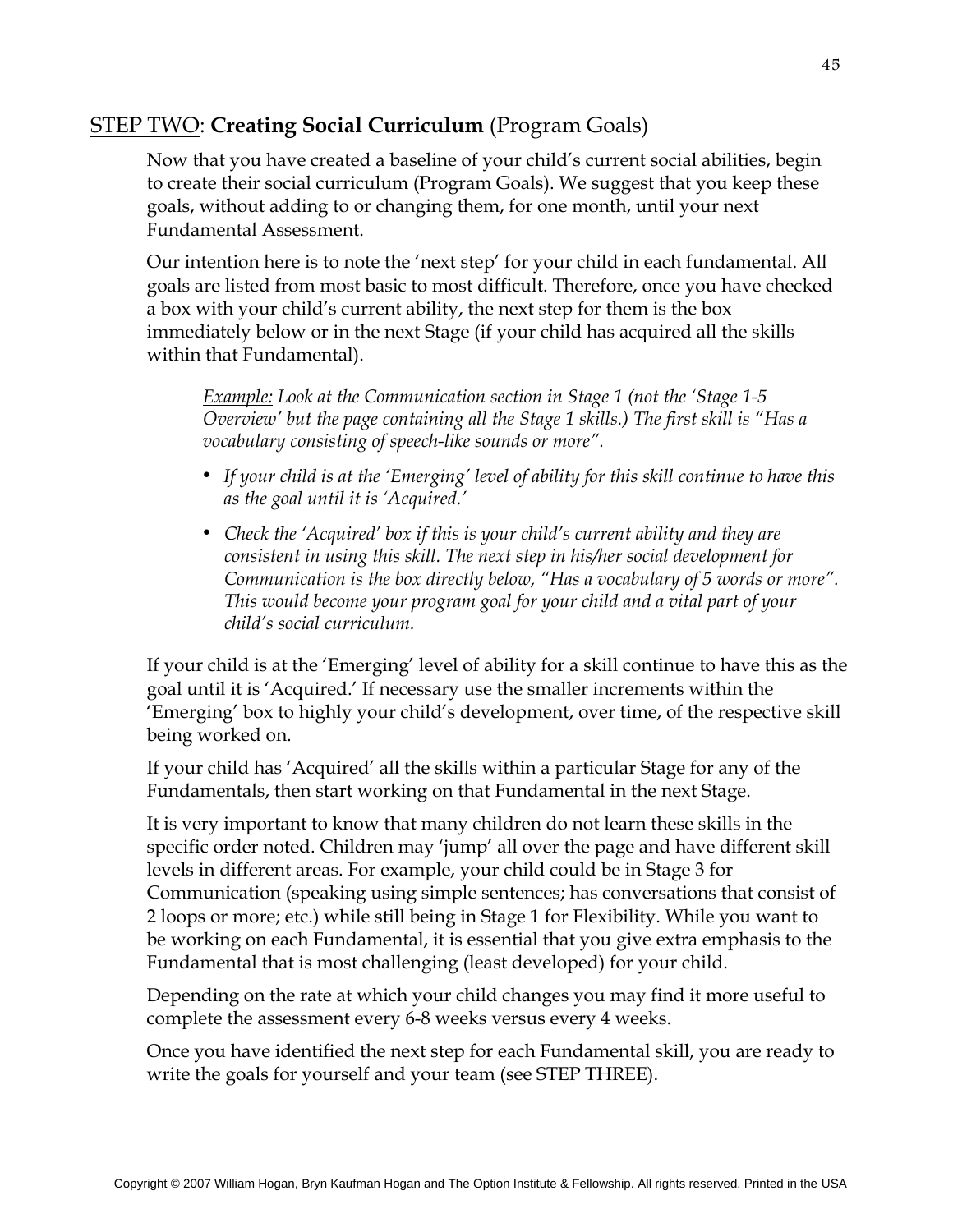#### STEP THREE: **Writing Program Goals**

Each month after you have completed your child's Social Assessment and created their Social Curriculum you will write up clear and specific Program Goals to ensure that you and your team stay focused on these goals.

The box directly below his/her current skill level in all Four Fundamentals is the skill to work on next. These will be your goals for the next month or more. These goals are then changed into the form of a sentence that you can use to focus your actions with your child.

#### Example: **Eye Contact & Non-verbal Communication**:

• You have marked Stage 2 for your child because your child is capable of making eye contact to get needs met. The box below this is "Looks at others with interest". This is your goal. Transform this into a sentence which defines your goal as an action item:

"Inspire John to look at us when he shows an interest in what we are doing."

#### Example: **Communication**:

• You have marked Stage 4 for your child because your child "Speaks in complex sentences that are grammatically correct". The box below this is, "Able to answer / ask questions and make statements about past and future events". This is your goal. Transform this into a sentence which defines your goal as an action item. This may involve breaking the goal into even smaller steps than stated:

"Encourage John to answer questions about the past and future events."

#### Example: **Interactive Attention Span**:

• You have marked Stage 3 for your child because your child "Has an interactive duration of 9 minutes or more". The box below this is, "Interacts in an activity 5 times per hour or more". This is your goal. Transform this into a sentence which defines your goal as an action item:

> "Invite John to interact with you 5 times per hour or more (When he gives you Green Lights)."

#### Example: **Flexibility**:

• You have marked Stage 2 for your child because your child can "Physically participate in the interaction". The box below this is, "Verbally participates in the interaction". This is your goal. Transform this into a sentence which defines your goal as an action item:

"Strongly encourage John to verbally participate in the interaction."

Once you have each of these goals in sentence form, you have a clear Social Curriculum with specific Program Goals. Write them down on one sheet of paper and post them on your playroom door. Additionally, email them to all the individuals working with your child to ensure your team stays focused.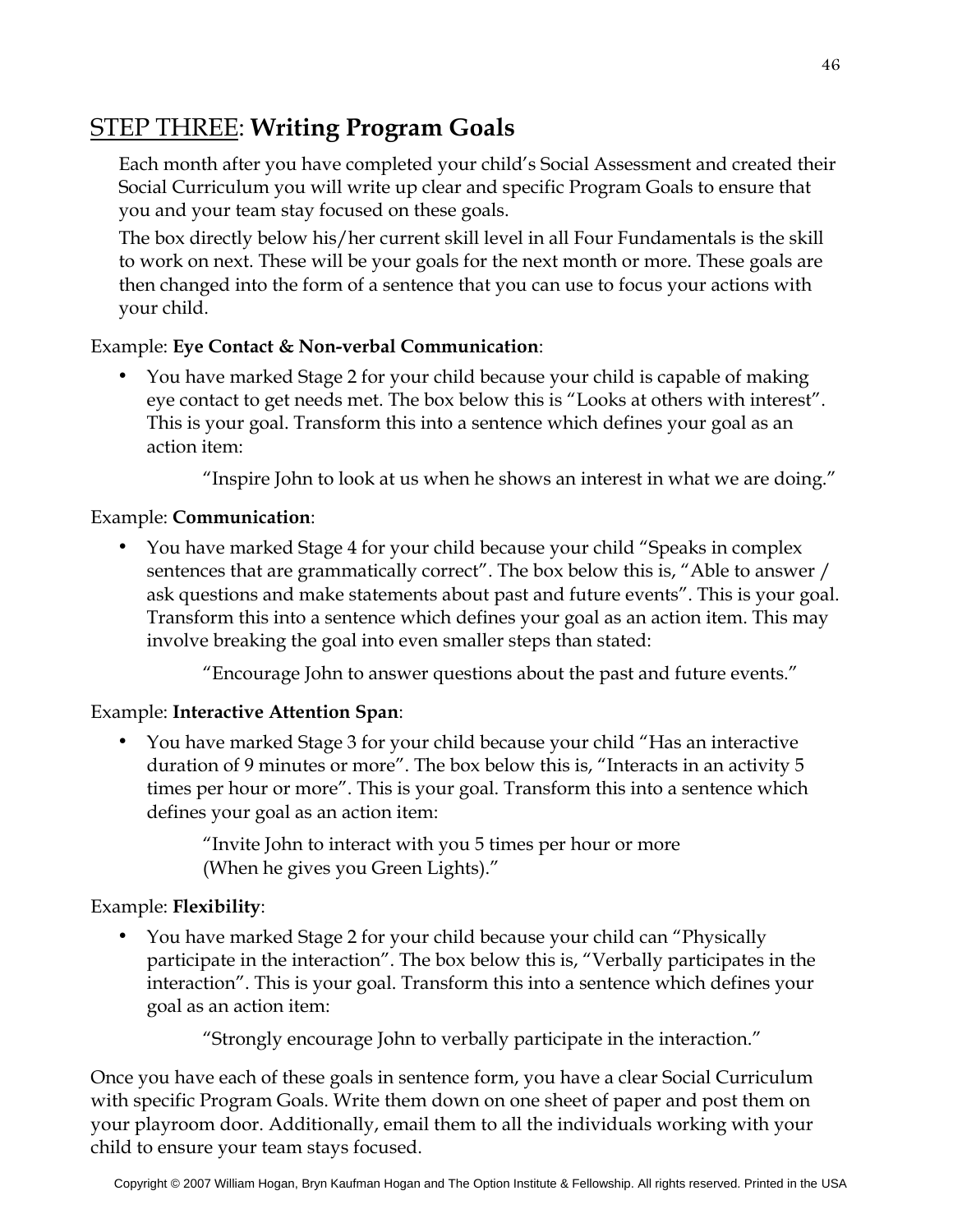Example:

## **Program Goals for John**

- Inspire John to look at us when he shows an interest in what we are doing.
- Encourage John to answer questions about the past and future events.
- Invite John to interact with you 5 times per hour or more. (When he gives you Green Lights.)
- Strongly encourage John to verbally participate in the interaction.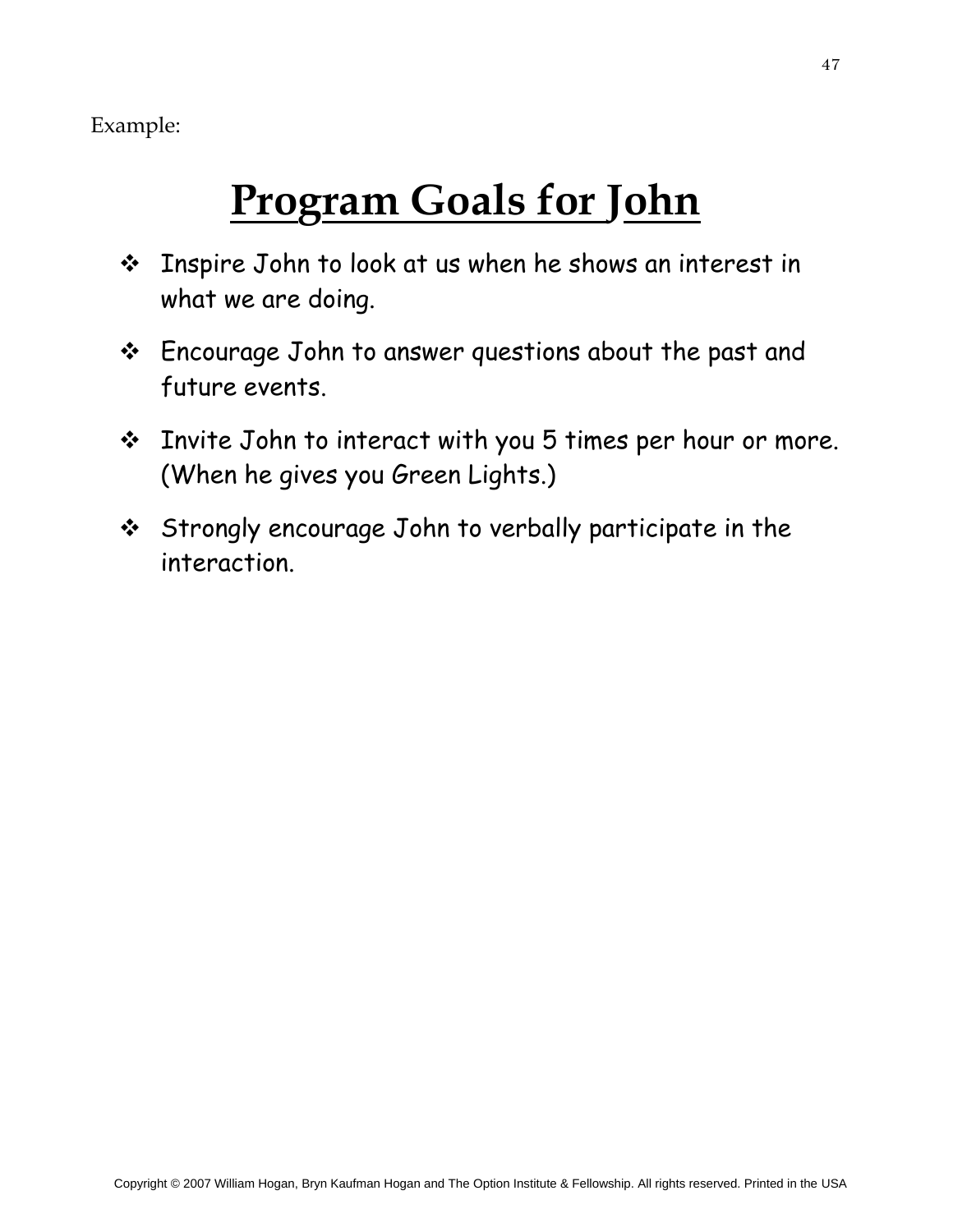### **Fundamental Assessment Guide**

It is very helpful for you to assess your child's social skills each month. This will help you to see areas of growth and change, and also to understand which areas may need more support. Below, you will find specific information that will help you to easily assess each Fundamental.

#### **Eye Contact & Non-verbal Communication**

All eye contact and non-verbal communication is estimated during times when your child is in a social interaction with another person (not exclusive) while in their Son-Rise Program Play/Focus Room (or distraction-free environment). Only eye contact and non-verbal communication that is **spontaneous** (initiated by your child) is used in your assessment rather than prompted or requested eye contact / non-verbal communication.

i. Function of Eye Contact: Why does your child spontaneously look into your eyes?

*Example: if your child consistently gives spontaneous eye contact to get you to start/restart an activity (being tickled, singing, throwing a ball, speaking, etc.) when you pause, mark acquired for this Stage 1 skill.*

ii. Expression Sharing: While interacting what spontaneous facial expressions does your child share with you? This also includes responding appropriately to others facial expressions (e.g. has a concerned expression when someone looks hurt, etc.).

> *Example: If your child is just beginning to smile or laugh while interacting with you, mark emerging for this Stage 2 skill.*

iii. Non-Verbal Communication: How does your child use their physical body to communicate and enhance verbal communication.

> *Example: If your child can interactively point to a picture in a book, excitedly clap their hands, waves, nods yes and shakes their head for no etc., mark acquired for this Stage 3 skill.*

#### **Communication**

#### **a. Language**

i. Vocabulary/Content: The vocabulary is the total amount of different words you have heard your child say, both inside and outside the playroom. If your child says the same word more than once – only count this as one word. Words that your child uses in any capacity (singing, telling stories, speaking seemingly to themselves, etc.) are all included in this figure. Unclear or partial words are also included.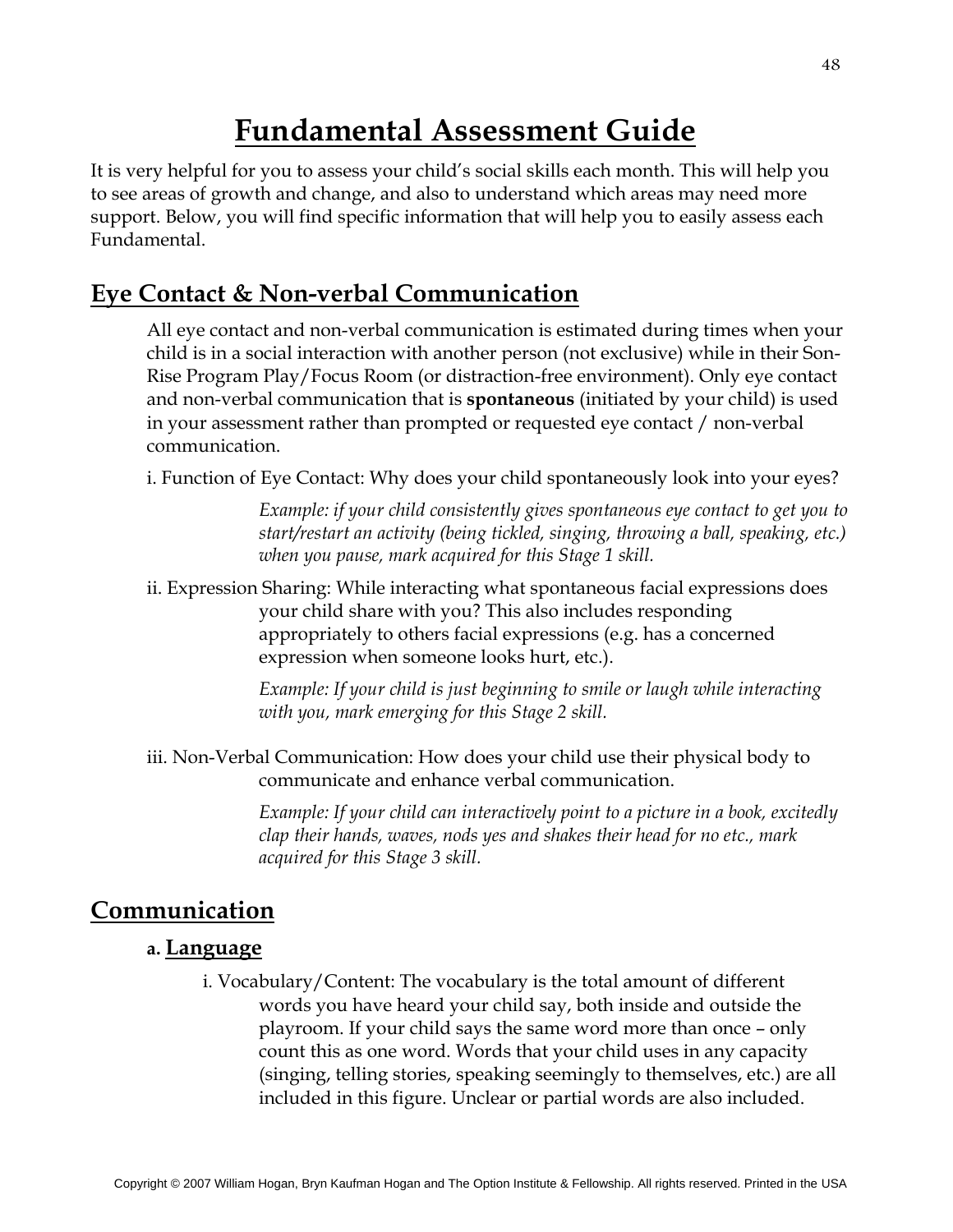Each week write down every different word you hear your child say (and have others do this as well). At the end of the week, you can total these words and you will have your initial baseline figure. As you do this each month, you will add any additional words that you hear.

The content is the average makeup of your child's communication, ranging from simple phrases to combined complex sentences.

*Example: If your child's typical communication consists of "book up" and occasionally says "Put the book on shelf", mark the average as the Stage 2 skill, "Simple Phrases (2-3 word combinations)".*

- ii. Parts of Speech: What parts of speech does your child use when communicating?
	- *Nouns:* Mommy, Daddy, chair, ball, car, doll, etc.
	- *Verbs:* want, see, push, pull, clap, tickle, ride, etc.
	- *Adjectives:* black, yellow, big, soft, long, windy, etc.
	- *Prepositions:* up, down, in, out, off, on, etc.
	- *Pronouns:* he, you, I, etc.
	- *Conjunctions:* and, or, when, yet, but, etc.
	- *Articles:* a, an, the
- iii. Clarity: On average, how understandable is your child's speech? It is important to think about clarity in terms of people who do not know your child.

*Example: Would a stranger understand that word or sentence? If your child's language is typically understood by anyone, then this would be 'consistently clear'. If your child's language is understood by many people, then this would be 'generally clear'. If your child's language is understood by you and close family members, but generally not by others, this would be 'partially clear'.*

vi. Conversation Loops: On average, how many loops occur when you and your child communicate?

A conversation loop is one full cycle of verbal communication between two people. One person speaks and then the other responds.

Example: Mom: *What game did you play with Dad?*

Child: *Basketball.* [1-LOOP]

Mom: *Great, can I play with you next time?*

Child: *Yes.* [2-LOOPS]

Note: Conversation loops are spontaneous. This means that prompted answers are not included. If you tell your child what to say, and they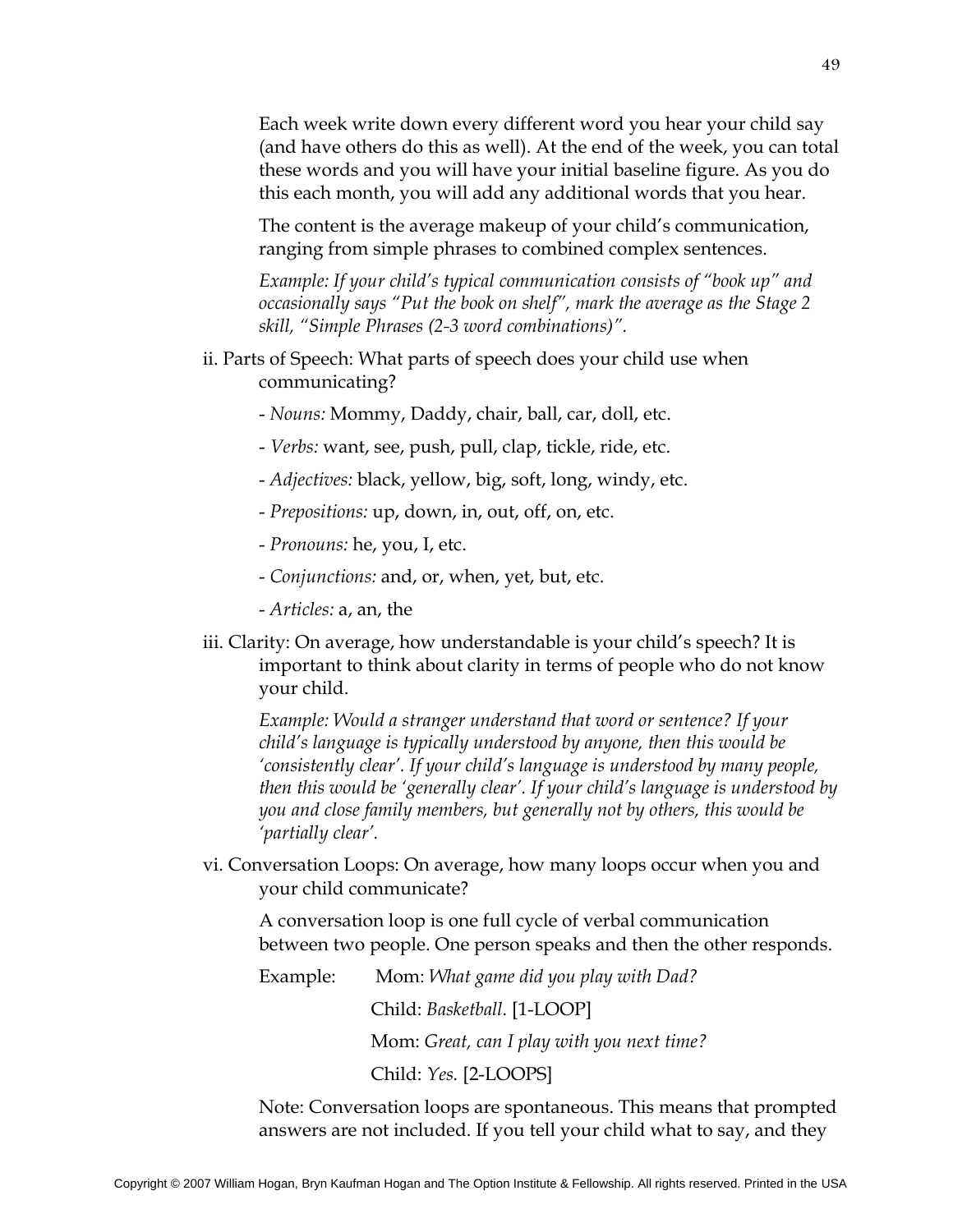say it, this is not considered a conversation loop. Loops only include spontaneous responses and statements.

- v. Conversation Content: Each Stage contains a list of very specific skills such as: simple greetings, asking simple questions, talking at a socially acceptable volume, etc. These skills become more complex and sophisticated as he/she moves towards Advanced Social Skills in Stages 4 and 5.
- iv. Function of Verbal Communication: Why does your child verbally communicate with you? This will range from 'getting their needs met' to more sophisticated interactions like 'sharing their internal thoughts and feelings'.

*Example: If your child shares his/her thoughts about what they are observing so that the other person can also experience it, mark acquired for this Stage 3 skill.*

#### **Interactive Attention Span**

We will only be tracking the activities which are inclusive of another person such as tickle games, being fed, board games, imagination games, role playing, conversations, etc. We will not be including any solitary activities.

i. Duration: On average, how long is your child interactive with you?

An interaction can be a single activity played for a period of time, or it can be made up of numerous activities played one after the other. The key factor is less the activity itself, and more that it is interactive – he/she is including another person in the activity.

You may find that your child plays with you for two minutes, runs into the corner to push his truck for twenty seconds, and then returns to the game. Attention span ends when your child breaks the interaction and does not return after two consecutive requests to continue the activity.

*Example: If you are playing a chase game with your child for ten minutes and every few minutes your child runs to the mirror, looks at himself, jumps up and down for 15 seconds, and then returns to the game after one or two consecutive requests to continue the activity, you can note this as a 10 minute interactive activity.* 

*If you are playing this same game for 5 minutes and your child jumps in front of the mirror and does not continue the activity after one or two consecutive requests but then comes back to the game two minutes later for another 5 minutes, you would count these as two interactive games, of 5 minutes each.*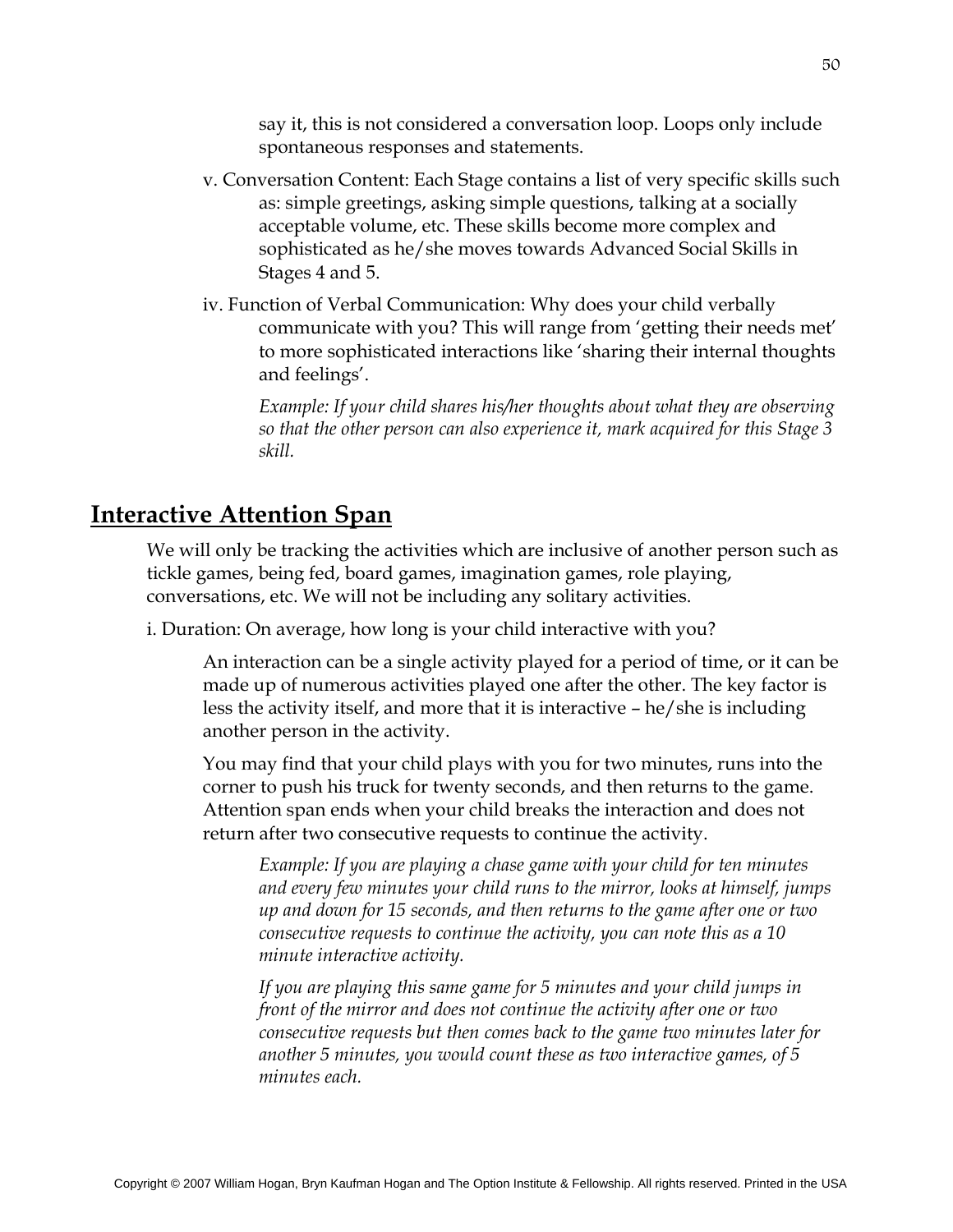In estimating whether your child is within Stage 5 duration, use the following guide. The duration of interaction for a neuro-typical child is approximately 3 - 5 minutes per year of the child's age:

- $\bullet$  2yr old: 6-10 mins  $\bullet$  8yr old: 24-40 mins
- 5yr old: 15-25 mins 12yr old: 36-60 mins
- ii. Frequency: On average, how many times per hour does your child participate in an activity with another person? The activity may be either initiated by your child or the other person.
- iii. Types of Activities: What types of activities is your child capable of interacting within. The activities range from physical play, interaction around shared objects, to symbolic imaginative and role-play activities.
- iv. Peer Friendships: How does your child interact with their peers? This skill includes fleeting interest in peers, to interacting appropriately with one peer and small group of peers.

#### **Flexibility**

The main focus of this Fundamental is to help your child develop the ability to be both flexible (your child allows involvement and input from others) and spontaneous (your child initiates new ideas / direction) within interactions. Many of the skills listed in the five stages of Flexibility are self-explanatory. Below, we have listed only those that may require more explanation.

As you move through this section, ask this general question: "On average, how flexible and spontaneous (versus controlling and rigid) is my child while interacting in activities with another person?" (This includes activities that both your child initiates and activities initiated by another person.)

• Easily allows your presence within his/her Son-Rise Program<sup>®</sup> room

Your child lets you freely move, verbalize, celebrate, touch and manipulate the objects and furniture in his/her focus/play room that he/she is not engaged with.

• Allows you to assist (help) him/her within their activity

Your child lets you support him/her in what they are doing. They allow you to help them verbally or physically.

*Examples: Your child allows you to make sound effects for what they are doing, they allow you to hold a book they are looking at, hand them a block, get them something from the shelf, help them to build something, etc.*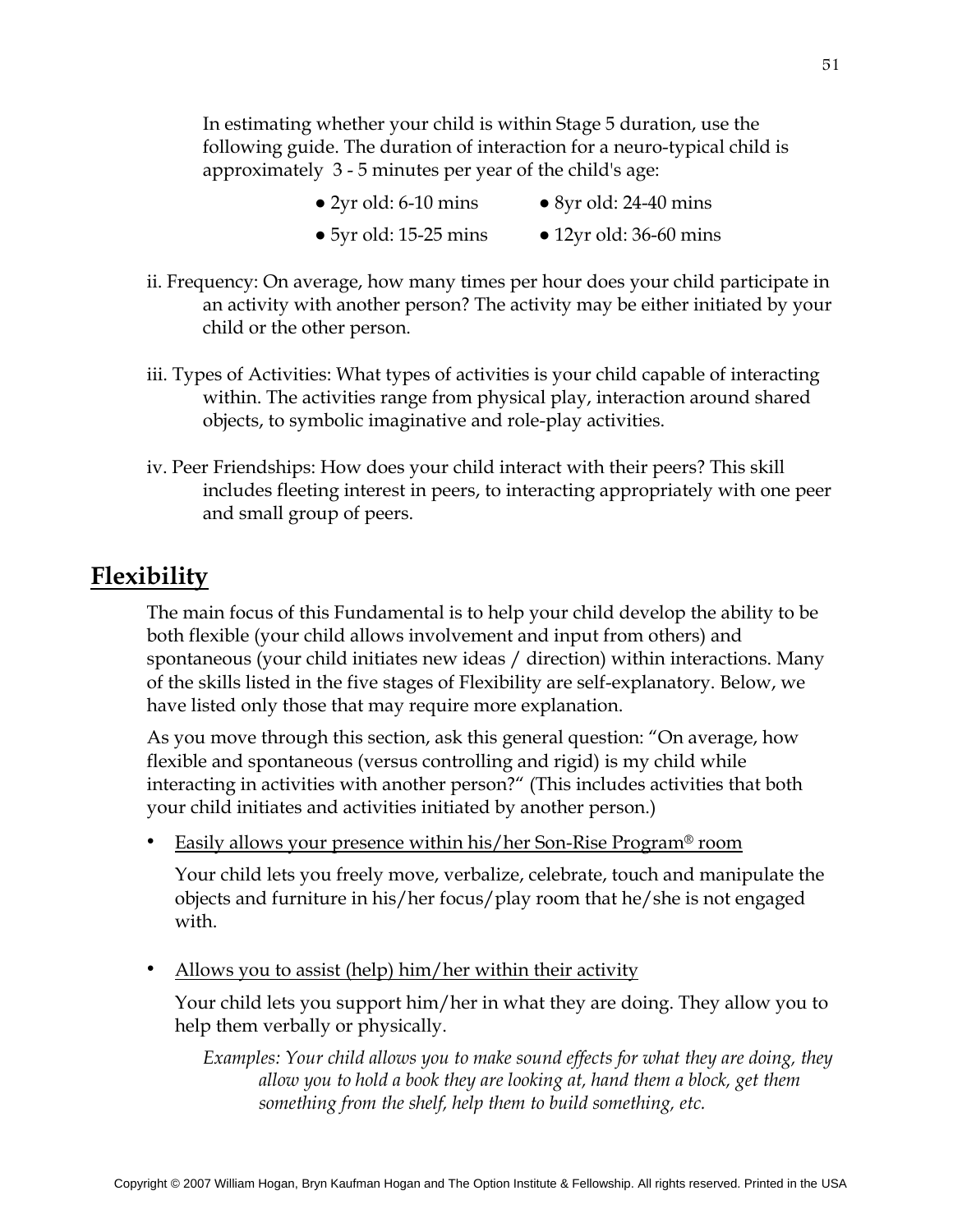Peripheral variations:

Your child allows you to change or alter 'unimportant' aspects of the activity.

*Examples: If your child's interactive activity is playing a card game in which he/she loves to see what card is going to come up next (core motivation) will they allow you to wear a fun hat as you play, sing a song about playing cards, etc.?*

*If your child enjoys having you chase him/her around the room, catch them and tickle them, they will allow you to jump over a tower of blocks on the way to catch him/her, etc.*

• Central variations:

Your child allows you to change or alter important aspects of the activity.

*Examples: If your child's interactive activity is playing a card game in which he/she loves to see what card is going to come up next (core motivation) he/she will allow you to fly the card around the room before it is turned over, turn over two cards at once, etc.*

*If your child enjoys having you read to him/her from a book and stop at a certain page and make a specific sound, they will allow you to stop at a different page, or focus on a different part of his/her favorite page. Developmental Model & Social Curriculum*

• Flexible within their activity:

Your child will easily allow both peripheral and central variations to the interactive activity.

Note: Any child playing a game has preferences and desires about how the game is played. We are not looking for 100% flexibility in all interactions, but rather an overall ability to easily allow a friend or family member to make minor and major alterations to the activity on a regular basis.

• Spontaneous variations:

Your child is able to be spontaneous within an activity chosen by him/herself or by another person. (Whenever you see the word 'spontaneous' noted in the model, we are referring to unplanned ideas or changes to a game.) Your child may make a change to a standard activity, or they may initiate a completely new way to play.

*Examples: If you play a 'standard' tickle game with your child where your child lays on the floor and gives you his/her foot to tickle, their spontaneous action could be giving you their hand instead.*

*If you typically pretend to buy groceries with your child, their spontaneous action could be suggesting you buy shoes as well or instead.*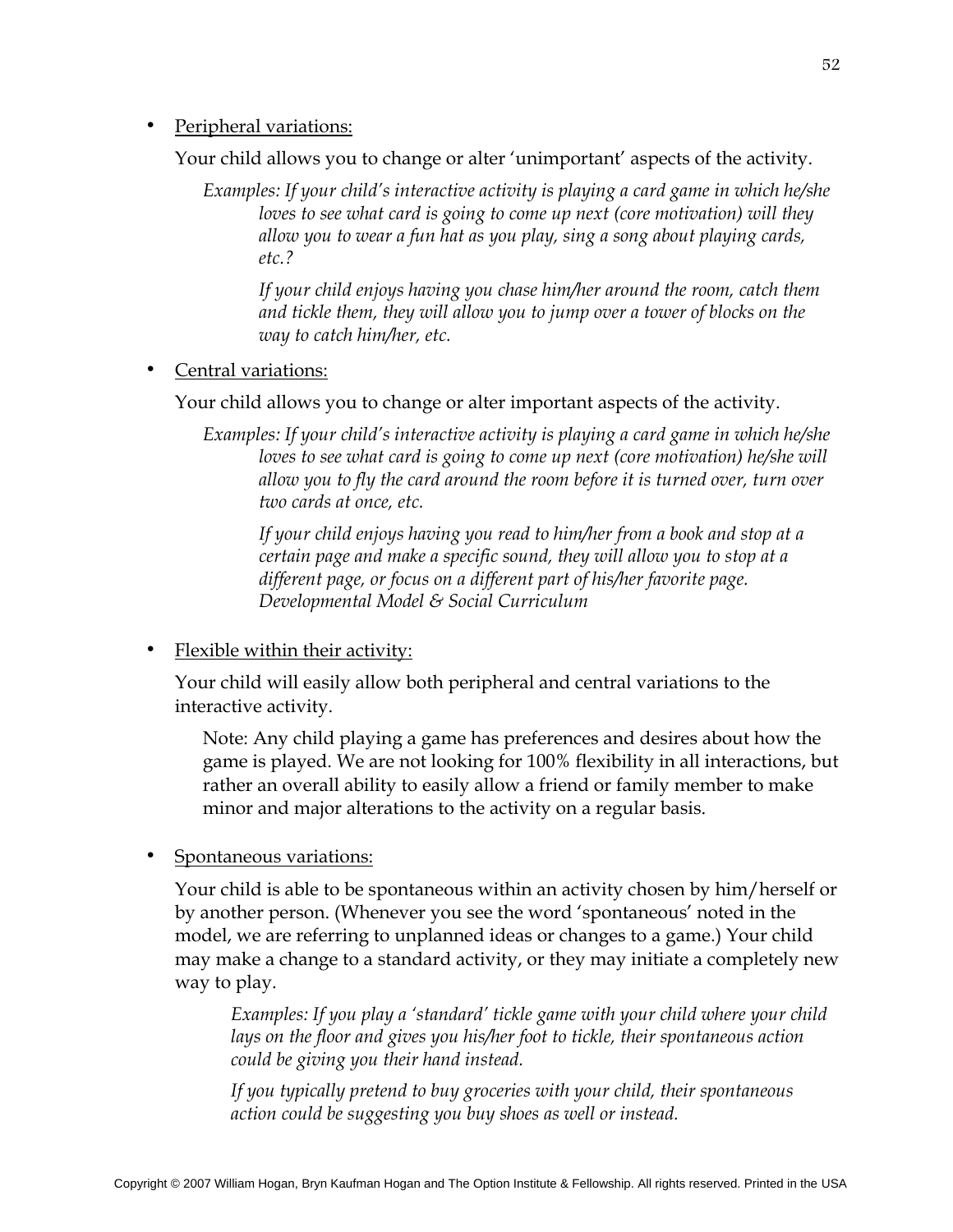**Coping with Sensory Input**: How does your child manage individually and interactively within environments ranging from highly supportive (playroom / home environment) to unstructured unsupported environments (playground / shopping mall / etc.)

#### **Crying / Tantruming / Whining Communication**

- i. Frequency: On average, how often does your child cry, tantrum, or whine in an hour or a day? In estimating the frequency include observations from both inside and outside the play/focus room.
- ii. Duration: On average, how long is each crying, tantruming, or whining incident? In estimating the duration include observations from both inside and outside the play/focus room.
- iii. Quality: As you are aware, there are different types of crying, whining and tantruming. This section is about defining the quality and severity of each one of these. In estimating the average quality, include observations from both inside and outside the play/focus room.

Please contact us at The Autism Treatment Center of America<sup>TM</sup> for support, guidance and help in using The Son-Rise Program® Developmental Model

### **Autism Treatment Center of America**TM

2080 S. Undermountain Road, Sheffield, MA 01257, USA, Telephone: (413) 229-2100 Fax (413) 229-3202

#### **www.AutismTreatment.org**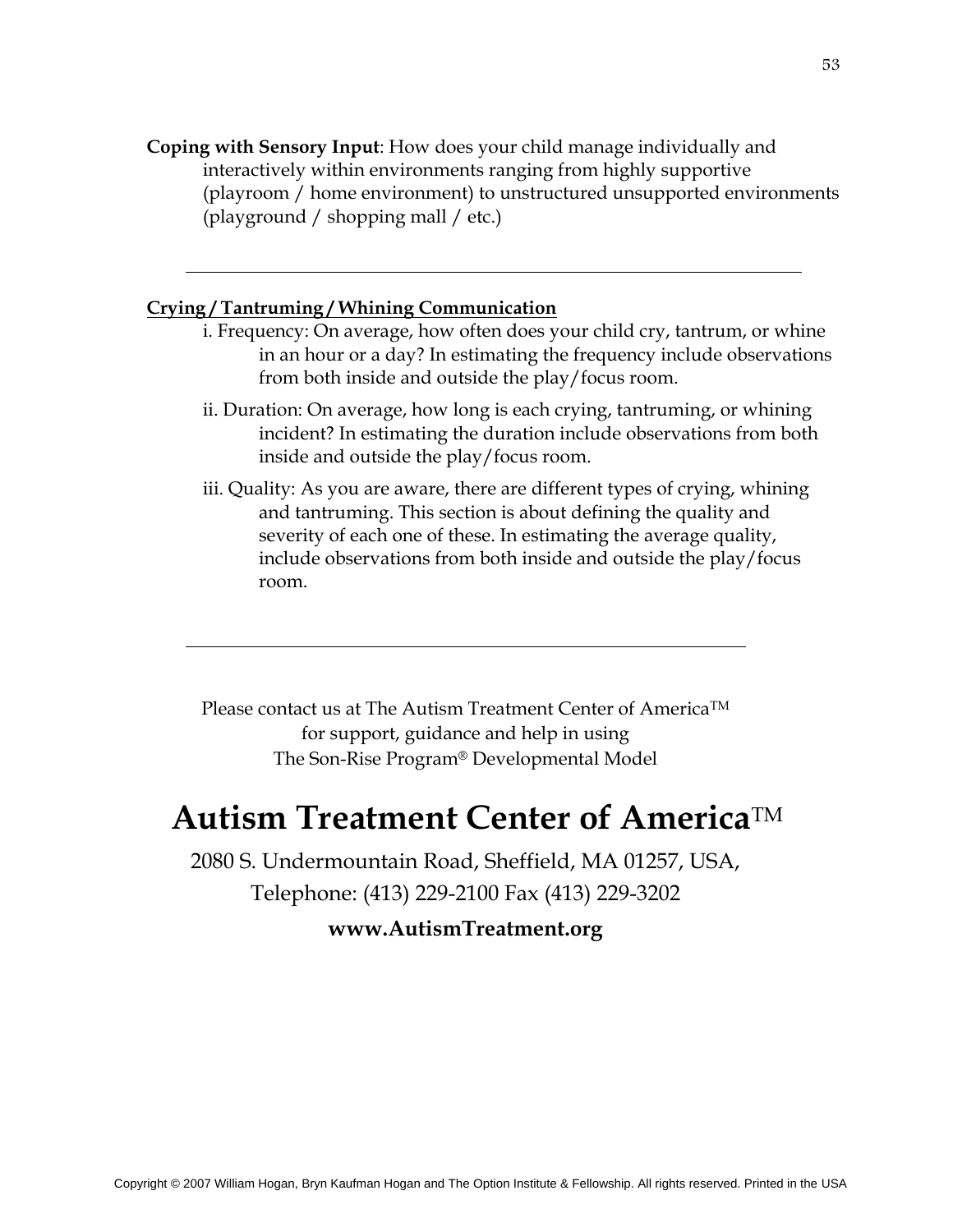### OVERVIEW: Stages 1-5

#### The Four Fundamentals of Socialization

- 1. Eye Contact & Non-Verbal Communication
- 2. Verbal Communication
- 3. Interactive Attention Span
- 4. Flexibility

#### Г Eye Contact & Non-Verbal Communication

|                                           | Stage 1                                                  | Stage 2                                        | Stage 3                                                                     | Stage 4                                                         | Stage 5                                                    |  |  |  |
|-------------------------------------------|----------------------------------------------------------|------------------------------------------------|-----------------------------------------------------------------------------|-----------------------------------------------------------------|------------------------------------------------------------|--|--|--|
| <b>Function of</b><br><b>Eye Contact</b>  | Looks at others<br>to start / continue<br>an interaction | Makes eye contact<br>to get needs met          | Uses eye contact to<br>draw attention to<br>objects / events<br>of interest | Looks to maintain<br>other's attention                          | Looks to evaluate<br>other's<br>social cues                |  |  |  |
| <b>Expression</b><br><b>Sharing</b>       | Looks with occasional<br>flickers of expression          | Smiles or laughs<br>while in an<br>interaction | Copies some simple<br>exaggerated facial<br>movements                       | Spontaneously<br>demonstrates a range<br>of facial expressions  | Responds appropriately<br>to other's facial<br>expressions |  |  |  |
| <b>Non-Verbal</b><br><b>Communication</b> | Physically moves<br>others to get<br>what he/she wants   | Simple gestures<br>upon request                | Spontaneous simple<br>gestures                                              | Uses spontaneous<br>gestures to enhance<br>verbal communication | Understands.<br>responds to and uses<br>basic social cues  |  |  |  |

| <b>Verbal Communication</b>           |                                                     |                       |                                               |                                                   |                                                                                                                                    |                                                              |  |  |
|---------------------------------------|-----------------------------------------------------|-----------------------|-----------------------------------------------|---------------------------------------------------|------------------------------------------------------------------------------------------------------------------------------------|--------------------------------------------------------------|--|--|
|                                       |                                                     | Stage 1               | Stage 2                                       | Stage 3                                           | Stage 4                                                                                                                            | Stage 5                                                      |  |  |
| Vocabulary /<br><b>Content</b>        | Speech-Like Sounds<br>$\rightarrow$ 50 single words |                       | Simple Phrases<br>(2-3 word combinations)     | Simple Sentences<br>$(noun + verb)$               | <b>Complex Sentences</b><br>(grammatically correct)                                                                                | <b>Combined Complex</b><br>Sentences                         |  |  |
| <b>Parts of Speech</b>                |                                                     | <b>Nouns</b><br>Verbs | Adjectives<br>Prepositions                    | Articles<br>Conjunctions                          | Pronouns                                                                                                                           | Fluent use of all<br>parts of speech                         |  |  |
| <b>Clarity</b>                        | Partially<br>Clear                                  |                       | Generally Clear                               |                                                   | <b>Consistently Clear</b>                                                                                                          |                                                              |  |  |
| <b>Conversation</b><br>Loops          |                                                     | N/A                   | 1 loop                                        | 2 Loops                                           | 3-5 Loops                                                                                                                          | 6 Loops or more                                              |  |  |
|                                       | Prompted<br>(requested by other)                    |                       |                                               | Makes simple<br>comments                          | Makes complex<br>statements                                                                                                        | Makes reflective<br>comments and asks<br>relevant reflective |  |  |
| <b>Conversation</b><br><b>Content</b> |                                                     |                       | Spontaneously<br>(unprompted)<br>communicates | Asks / answers<br>simple questions                | Asks / answers                                                                                                                     |                                                              |  |  |
|                                       |                                                     | wants/not wants       |                                               | Spontaneously<br>constructs original<br>sentences | complex questions                                                                                                                  | questions                                                    |  |  |
| <b>Function of</b>                    |                                                     |                       | To start / continue                           | To create a                                       | To share coherent stories<br>To seek others' internal<br>(relevant to the<br>experiences<br>conversation)<br>(emotions & thoughts) |                                                              |  |  |
| <b>Verbal Comm.</b>                   |                                                     | To get needs met      | an interaction                                | shared experience                                 | To seek others'<br>personal information<br>within a conversation                                                                   | To share internal<br>experiences<br>(emotions & thoughts)    |  |  |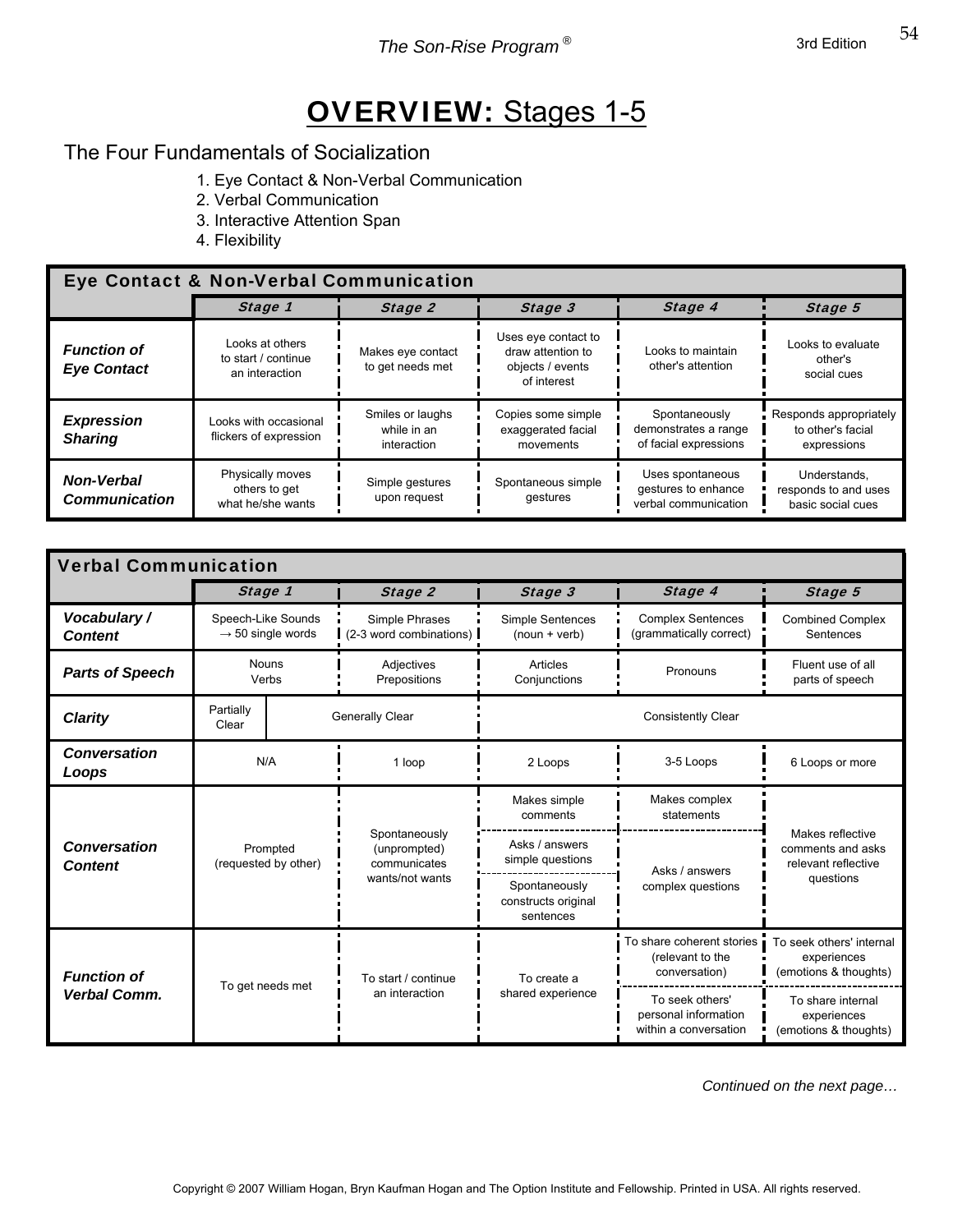### OVERVIEW: Stages 1-5 *(continued)*

| Interactive Attention Span (Interaction = Inclusion of another person in a game or activity) |                                                |                                                                           |                                                  |                                                          |                                                                            |  |  |
|----------------------------------------------------------------------------------------------|------------------------------------------------|---------------------------------------------------------------------------|--------------------------------------------------|----------------------------------------------------------|----------------------------------------------------------------------------|--|--|
|                                                                                              | Stage 1                                        | Stage 2                                                                   | Stage 3                                          | Stage 4                                                  | Stage 5                                                                    |  |  |
| <b>Duration</b>                                                                              | Up to 2 minutes                                | 3-4 minutes or more                                                       | 5-9 min.                                         | 10-20 min.                                               | Age appropriate<br>(typically 3-5 minutes<br>per year<br>of a child's age) |  |  |
| <b>Frequency</b>                                                                             | Up to 3x / hour                                | 4x / hr                                                                   | 5x / hr or more                                  | Up to $5x / hr$<br>(Duration must be<br>10 min. or more) | Continuously<br>interactive                                                |  |  |
| <b>Type of Activities</b>                                                                    | Interacts within shared<br>physical activities | Interacts around<br>simple shared<br>objects/activities                   | Interacts within<br>symbolic<br>imaginative play | Interacts within<br>imaginative<br>role-play activities  | Interacts within<br>a variety<br>of activities                             |  |  |
| <b>Peer Friendships</b>                                                                      | (Fleeting or no interest<br>in peers)          | (Plays beside peers<br>showing interest without<br>interacting with them) | Simple interactions<br>with peers                | <b>Interacts</b><br>appropriately<br>with a peer         | Appropriately interacts<br>with small groups<br>of peers                   |  |  |

| <b>Flexibility</b>                         |                                                                    |                                                                                                    |                                                                     |                                                                                                 |                                                                                 |  |
|--------------------------------------------|--------------------------------------------------------------------|----------------------------------------------------------------------------------------------------|---------------------------------------------------------------------|-------------------------------------------------------------------------------------------------|---------------------------------------------------------------------------------|--|
|                                            | Stage 1                                                            | Stage 2                                                                                            | Stage 3                                                             | Stage 4                                                                                         | Stage 5                                                                         |  |
|                                            |                                                                    | Allows peripheral<br>variations to his/her<br>repetitious interactions                             | Allows central<br>variations to his/her<br>repetitious interactions | Flexible within<br>his/her area of interest                                                     | Flexible within<br>a variety<br>of activities                                   |  |
| <b>Flexibility</b>                         | Allows you to assist within<br>his/her repetitious<br>interactions | Physically participates<br>in the interaction                                                      | Shows an interest in                                                | Allows variations within<br>another's activity                                                  | Spontaneous within                                                              |  |
|                                            |                                                                    | Verbally participates<br>in the interaction                                                        | another's activity                                                  | Shares interactive time<br>between his/her activity<br>and another's activity                   | a variety<br>of activities                                                      |  |
| <b>Coping with</b><br><b>Sensory Input</b> | Settles easily within a<br>highly supportive<br>environment        | Calmly and easily<br>handles limits and<br>boundaries within a<br>highly supportive<br>environment | Interacts easily in a<br>moderately supportive<br>environment       | Manages sensory input<br>and change in typical<br>age appropriate<br>environments,<br>with help | Calmly and easily<br>manages most<br>transitions and<br>unstructured situations |  |

*Note:* To acquire any flexibility skill, your child must be at or above the interactive attention span (for both "Duration" and "Frequency") of that stage.

| The Crying / Tantruming / Whining chart below does not follow Stages 1-5. Instead, use the chart to track your child's crying /<br>tantruming / whining communication to focus on helping him/her communicate verbally. |                      |                                                                                             |                      |            |                     |                           |                     |  |
|-------------------------------------------------------------------------------------------------------------------------------------------------------------------------------------------------------------------------|----------------------|---------------------------------------------------------------------------------------------|----------------------|------------|---------------------|---------------------------|---------------------|--|
| Crying / Tantruming / Whining Communication                                                                                                                                                                             |                      |                                                                                             |                      |            |                     |                           |                     |  |
| <b>Frequency</b>                                                                                                                                                                                                        | More than<br>4x / hr | $1-4x/hr$                                                                                   | Less than $1x / hr$  | $3-4x/day$ |                     | Less than $3 \times$ /day |                     |  |
| <b>Duration</b>                                                                                                                                                                                                         | More than<br>1 hr    | 30-60 min                                                                                   | 10-30 min            | 5-10 min   | $1-5$ min           | Less than<br>1 min        | <b>Communicates</b> |  |
| <b>Quality</b>                                                                                                                                                                                                          |                      | Screaming / Shouting;<br>Throwing objects;<br>Head-banging;<br>Hitting self or others; etc. | Screaming / Shouting | Crying     | Crying /<br>Whining | Whining                   | using<br>Language   |  |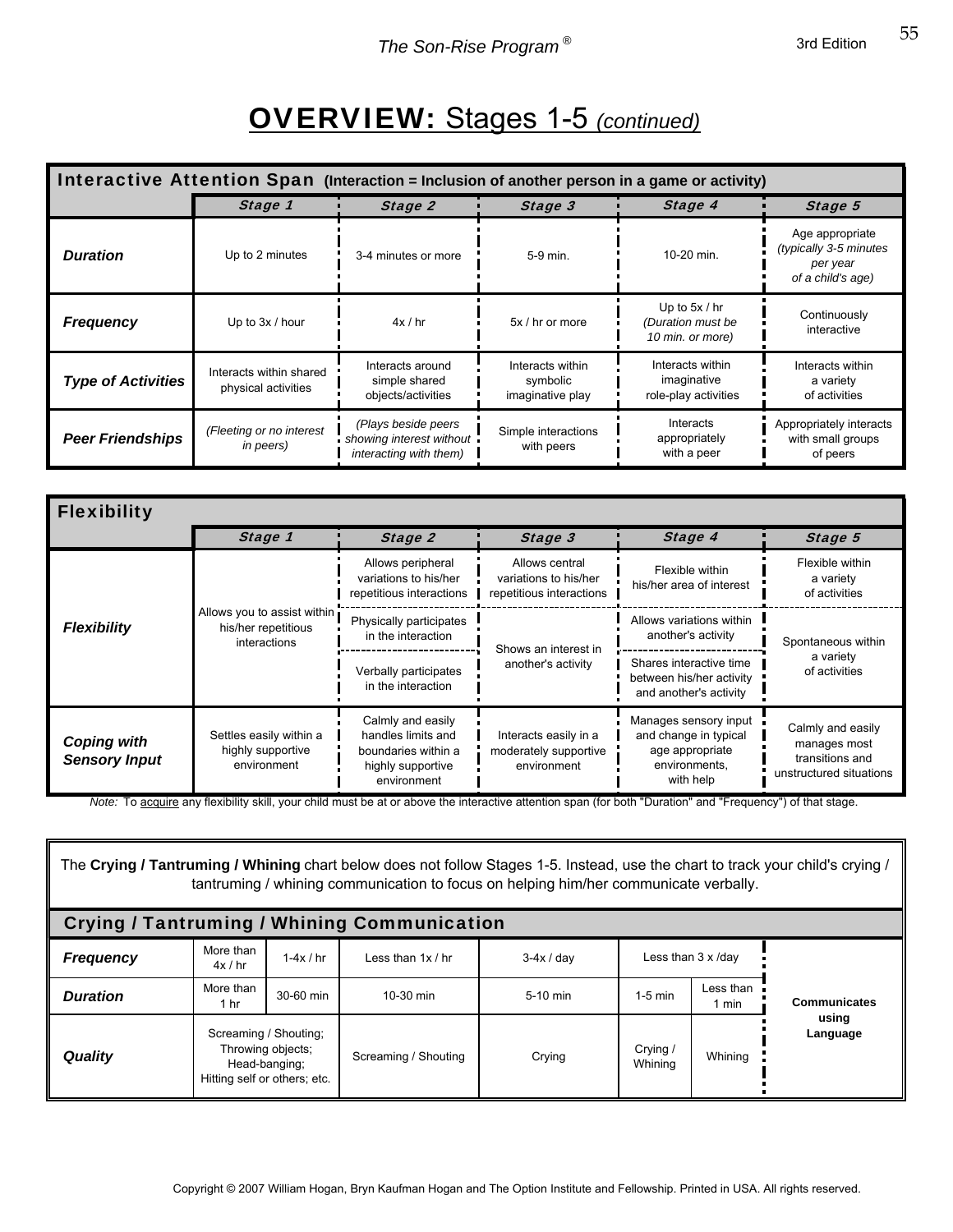### STAGE 1

#### Eye Contact & Non-Verbal Communication

|                                                                                                                                                       | Goal | Emerging | Acquired |
|-------------------------------------------------------------------------------------------------------------------------------------------------------|------|----------|----------|
| Looks at others to start/continue an interaction<br>(When you pause, your child makes eye contact to get you to start/re-start an activity.)          |      |          |          |
| Looks with occasional flickers of expression<br>(When interacting, your child maintains a flat affect with small, occasional flickers of expression.) |      |          |          |
| Physically moves others to get what he/she wants<br>(e.g. leads others by the hand, pushes other's body, hands others objects, etc.)                  |      |          |          |

#### Verbal Communication

|                                                                                                                                                                     | Goal | Emerging | Acquired |
|---------------------------------------------------------------------------------------------------------------------------------------------------------------------|------|----------|----------|
| Has a vocabulary consisting of speech-like sounds or more<br>(e.g. "ti" for tickle, "ah" for apple, "b" for ball, etc.)                                             |      |          |          |
| Has a vocabulary of 5 words or more<br>(e.g. "tickle," "apple," "ball," "ride," etc.)                                                                               |      |          |          |
| Has a vocabulary of 6-50 words or more<br>(e.g. "tickle," "apple," "ball," "ride," etc.)                                                                            |      |          |          |
| Speaks using nouns and verbs or more<br>(Nouns: Mommy, Daddy, chair, ball, car, doll, etc.;<br>Verbs: want, get, push, pull, clap, tickle, ride, etc.)              |      |          |          |
| Clarity of speech is partially clear and understandable<br>(You may understand your child's language but others tend not to.)                                       |      |          |          |
| Clarity of speech is generally clear and understandable<br>(Your child's language is typically understood by many people.)                                          |      |          |          |
| Speaks when prompted (requested by another person, when in an interaction)<br>(Your child may not say the word spontaneously but when requested will say the word.) |      |          |          |
| Verbal communicates to get 'needs' met<br>(e.g. to get food, drink, take a lid off a box, etc.)                                                                     |      |          |          |

| <b>Interactive Attention Span</b> (Interaction = Inclusion of another person in a game or activity)                                                                                                         |      |          |          |  |  |
|-------------------------------------------------------------------------------------------------------------------------------------------------------------------------------------------------------------|------|----------|----------|--|--|
|                                                                                                                                                                                                             | Goal | Emerging | Acquired |  |  |
| Duration of interactive attention span is 2 minutes or more<br>(Attention span ends when your child breaks the interaction and does not return after two consecutive requests to<br>continue the activity.) |      |          |          |  |  |
| Frequency of interactions is 3 times per hour or more<br>(Applies only if your child's attention span is 9 minutes or less. See Stage 4 if duration is greater than 9 min.)                                 |      |          |          |  |  |
| Interacts within shared physical activities<br>(Physical activities can include tickles, chase, wrestling, tag, squeezes, back rubs, etc.)                                                                  |      |          |          |  |  |

**IMPORTANT**: No child will demonstrate all of the above skills 100% of the time. Remember to use common sense.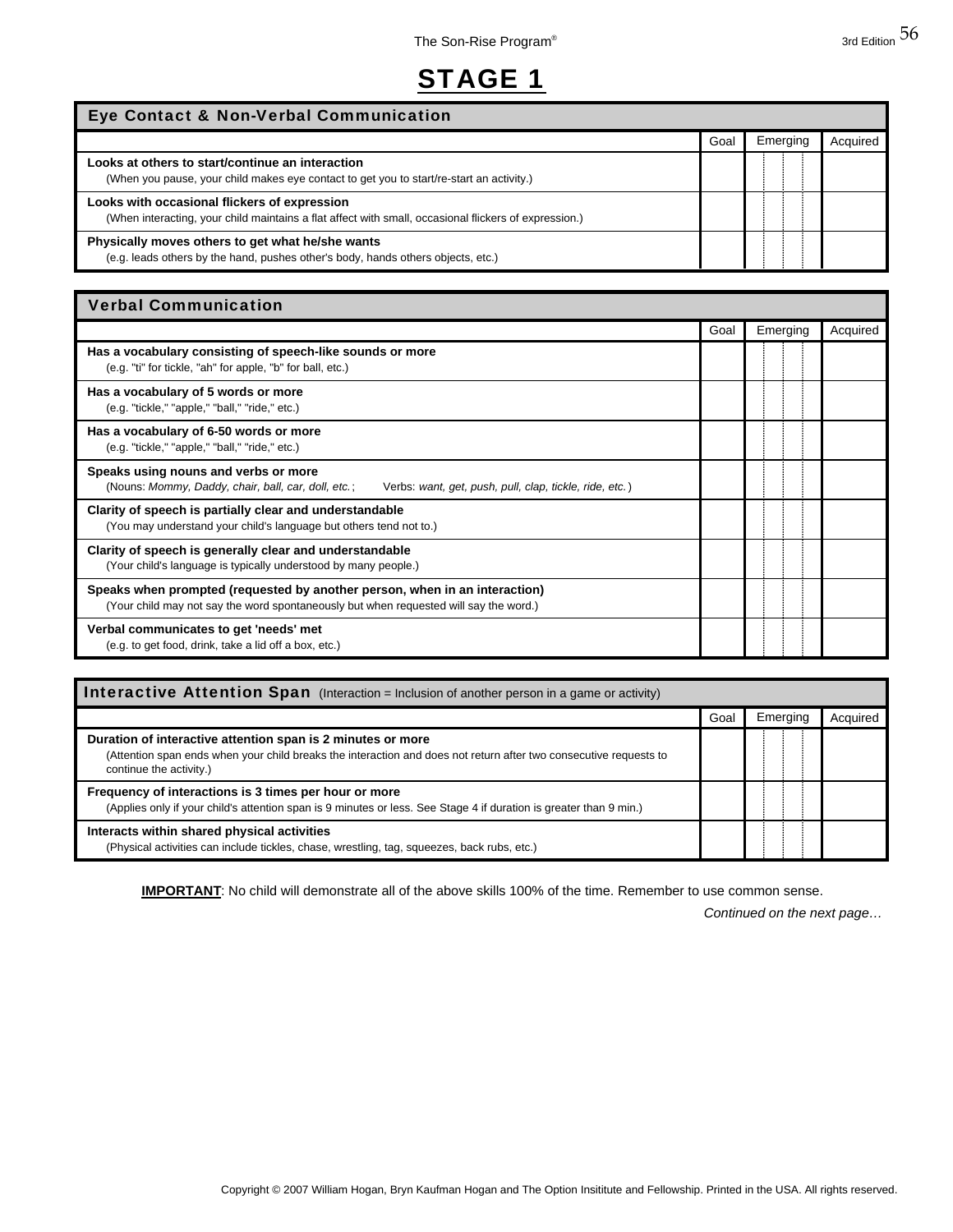### STAGE 1 *(continued)*

Flexibility

| SIAGE 1<br>(continued)                                                                                                                                     |      |          |          |
|------------------------------------------------------------------------------------------------------------------------------------------------------------|------|----------|----------|
|                                                                                                                                                            |      |          |          |
| To acquire any Flexibility Skill in this stage, your child must also be<br>at or above Stage 1 Interactive Attention Span for both duration and frequency. | Goal | Emerging | Acquired |

| Allows you to assist within his/her repetitious interactions<br>(Child lets you support him/her verbally, physically, etc. - e.g. allows you to pick up paper she accidentally drops,<br>allows you to help stabilize his block tower, allows you to answer a repetitive question, etc.) |  |  |
|------------------------------------------------------------------------------------------------------------------------------------------------------------------------------------------------------------------------------------------------------------------------------------------|--|--|
| Easily allows your presence within his/her Son-Rise Program room<br>(Allows a variety of people into the play/focus room and allows them to move freely within the room)                                                                                                                 |  |  |
| Settles easily within a highly supportive environment<br>(Easily transitions to and calmly stays in low-distraction environments that give your child a high level of control -<br>e.g. his/her Son-Rise Program play/focus room or other rooms in your house, etc.)                     |  |  |

#### Goal Emerging Acquired **It is fun to be in the playroom / focus room** (e.g. your child enjoys their time in the room, easily enters the room, does not indicate to leave, asks to spend time in their play/focus room, etc.) Perspectives to Teach / Model

**IMPORTANT:** No child will demonstrate all of the above skills 100% of the time. Remember to use common sense.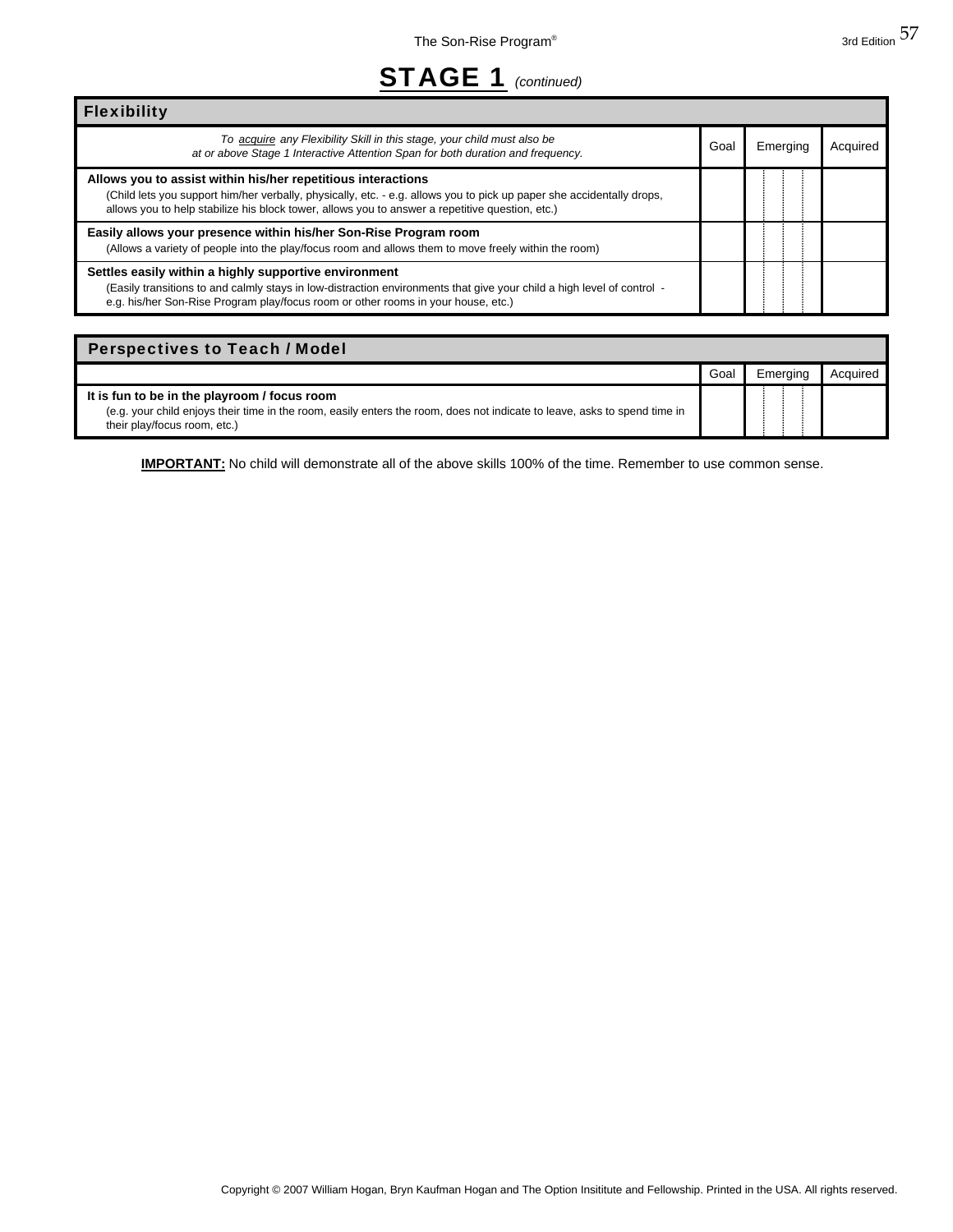### STAGE 2

Goal Emerging Acquired

| <b>Eye Contact &amp; Non-Verbal Communication</b> |  |
|---------------------------------------------------|--|
|                                                   |  |
|                                                   |  |
|                                                   |  |

| Makes eye contact to get needs met<br>(e.g. to get food, drink, open a container, etc.)                                                                                                       |  |  |
|-----------------------------------------------------------------------------------------------------------------------------------------------------------------------------------------------|--|--|
| Looks at others with interest<br>(Will make eye contact with another person in whom he/she is interested - e.g. while someone is singing a song,<br>talking about an interesting topic, etc.) |  |  |
| Smiles or laughs while in an interaction<br>(Interaction = any activity involving another person - e.g. conversation, physical play, putting a coat on, etc.)                                 |  |  |
| Simple gestures upon request<br>(e.g. pointing / clapping hands in excitement / nodding yes or no / shrugging shoulders for "I don't know," etc.)                                             |  |  |

| <b>Verbal Communication</b>                                                                                                                                                                 |      |          |          |
|---------------------------------------------------------------------------------------------------------------------------------------------------------------------------------------------|------|----------|----------|
|                                                                                                                                                                                             | Goal | Emerging | Acquired |
| Speaks in simple phrases (2-3 word combinations) or more<br>(e.g. adds adjectives and/or prepositions - "blue ball," "want sing", "book on shelf," "pull big blanket," etc.)                |      |          |          |
| Clarity of speech is generally clear and understandable<br>(Your child's language is typically understood by many people.)                                                                  |      |          |          |
| Speaks using nouns, verbs, adjectives and prepositions or more<br>(Adjectives: black, yellow, big, soft, long, loud, etc.;<br>Prepositions: up, down, in, out, off, on, etc.)               |      |          |          |
| Has conversations that consist of 1 loop or more<br>(Parent: "Do you want the paper or the coloring book?" Child: "Coloring book.")                                                         |      |          |          |
| Spontaneously communicates what he/she wants and does not want<br>(Without prompting, he/she will ask for wants/not wants - e.g. "Want big block," "All done," "Read book," "No eat," etc.) |      |          |          |
| Verbally communicates to start / continue an interaction<br>(Uses language to get an outcome that includes another person - e.g. "Tickle foot," "Blow balloon up," etc.)                    |      |          |          |
| Uses "sweet" tone when indicating what he/she wants and does not want<br>(Child speaks without whining, shouting, raising his/her voice, or using a bossy, demanding tone, etc.)            |      |          |          |
| Uses greetings<br>(e.g. "Hello," "Hi," "Goodbye," "See you soon," etc.)                                                                                                                     |      |          |          |

| <b>Interactive Attention Span</b> (Interaction = Inclusion of another person in a game or activity)                                                                                                         |      |          |          |  |
|-------------------------------------------------------------------------------------------------------------------------------------------------------------------------------------------------------------|------|----------|----------|--|
|                                                                                                                                                                                                             | Goal | Emerging | Acquired |  |
| Duration of interactive attention span is 4 minutes or more<br>(Attention span ends when your child breaks the interaction and does not return after two consecutive requests<br>to continue the activity.) |      |          |          |  |
| Frequency of interactions is 4 times per hour or more<br>(Applies only if his/her attention span is 9 minutes or less. See Stage 4 if duration is greater than 9 mins.)                                     |      |          |          |  |
| Interacts around simple shared objects / activities<br>(e.g. a ball game, blowing bubbles, reading a book, bowling, etc.)                                                                                   |      |          |          |  |
| Allows physical affection and interaction<br>(e.g. allows cuddles, tickles, hugs, hand/foot squeezes, etc.)                                                                                                 |      |          |          |  |
| Can maintain physical contact for 30 seconds or more<br>(e.g. hugs, cuddles, holding hands while dancing, shoulders touching while sitting beside each other, etc.)                                         |      |          |          |  |
| Physically gentle with others<br>(Sweetly and gently touches others vs. hitting, slapping, pinching, pushing, pulling, etc.)                                                                                |      |          |          |  |

**IMPORTANT:** No child will demonstrate all of the above skills 100% of the time. Remember to use common sense.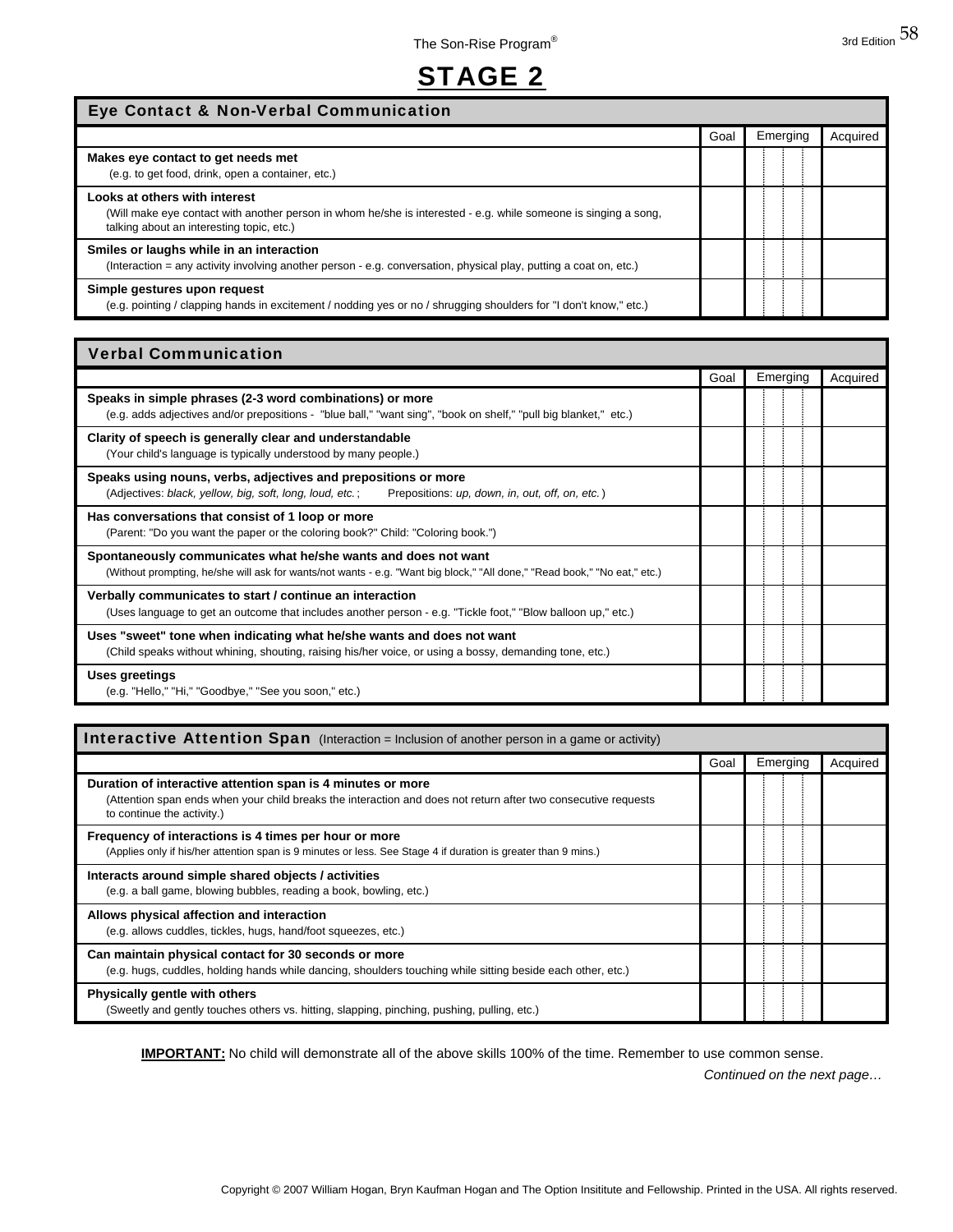### STAGE 2 (continued)

| <b>Flexibility</b>                                                                                                                                                                                                                                                                                                                                                                                                           |      |          |          |
|------------------------------------------------------------------------------------------------------------------------------------------------------------------------------------------------------------------------------------------------------------------------------------------------------------------------------------------------------------------------------------------------------------------------------|------|----------|----------|
| To acquire any Flexibility Skill in this stage, your child must also be<br>at or above Stage 2 Interactive Attention Span for both duration and frequency.                                                                                                                                                                                                                                                                   | Goal | Emerging | Acquired |
| Allows peripheral variations to his/her rigid/repetitious interactions<br>(While interacting, your child allows changes or alterations to unimportant aspects of the activity - changes that do<br>not interfere with his/her main motivation. For example, he/she allows you to wear a silly hat during an interactive<br>repetitious bowling game; to hum a song during an interactive repetitious drawing activity, etc.) |      |          |          |
| Physically participates in the interaction<br>(e.g. gives hand/foot for squeezes, turns book pages, moves around to look for hidden treasure, dances, etc.)                                                                                                                                                                                                                                                                  |      |          |          |
| Verbally participates in the interaction<br>(Within the interaction he/she spontaneously asks for wants / not wants, verbally adds ideas to the game, etc.)                                                                                                                                                                                                                                                                  |      |          |          |
| Calmly and easily handles limits and boundaries within a highly supportive environment<br>(Accepts boundaries without crying / hitting / etc. - e.g. markers on the shelf after continuing to draw on walls.)                                                                                                                                                                                                                |      |          |          |

| <b>Perspectives to Teach / Model</b>                                                                                                                                                                                                                                                                  |      |          |          |
|-------------------------------------------------------------------------------------------------------------------------------------------------------------------------------------------------------------------------------------------------------------------------------------------------------|------|----------|----------|
|                                                                                                                                                                                                                                                                                                       | Goal | Emerging | Acquireo |
| You can still be happy and enjoy yourself even if you don't get what you want<br>(For example, your child can still be happy if the food he/she wanted is not available; the model he/she was making<br>breaks and can't be repaired; the person he/she was expecting to visit does not arrive; etc.) |      |          |          |
| You can always have fun trying, and you can try many times<br>(He/she can enjoy all attempts toward achieving a goal - e.g. making a Lego structure, drawing a specific picture, etc. -<br>and understands that there are many different ways to achieve the desired goal.)                           |      |          |          |

**IMPORTANT:** No child will demonstrate all of the above skills 100% of the time. Remember to use common sense.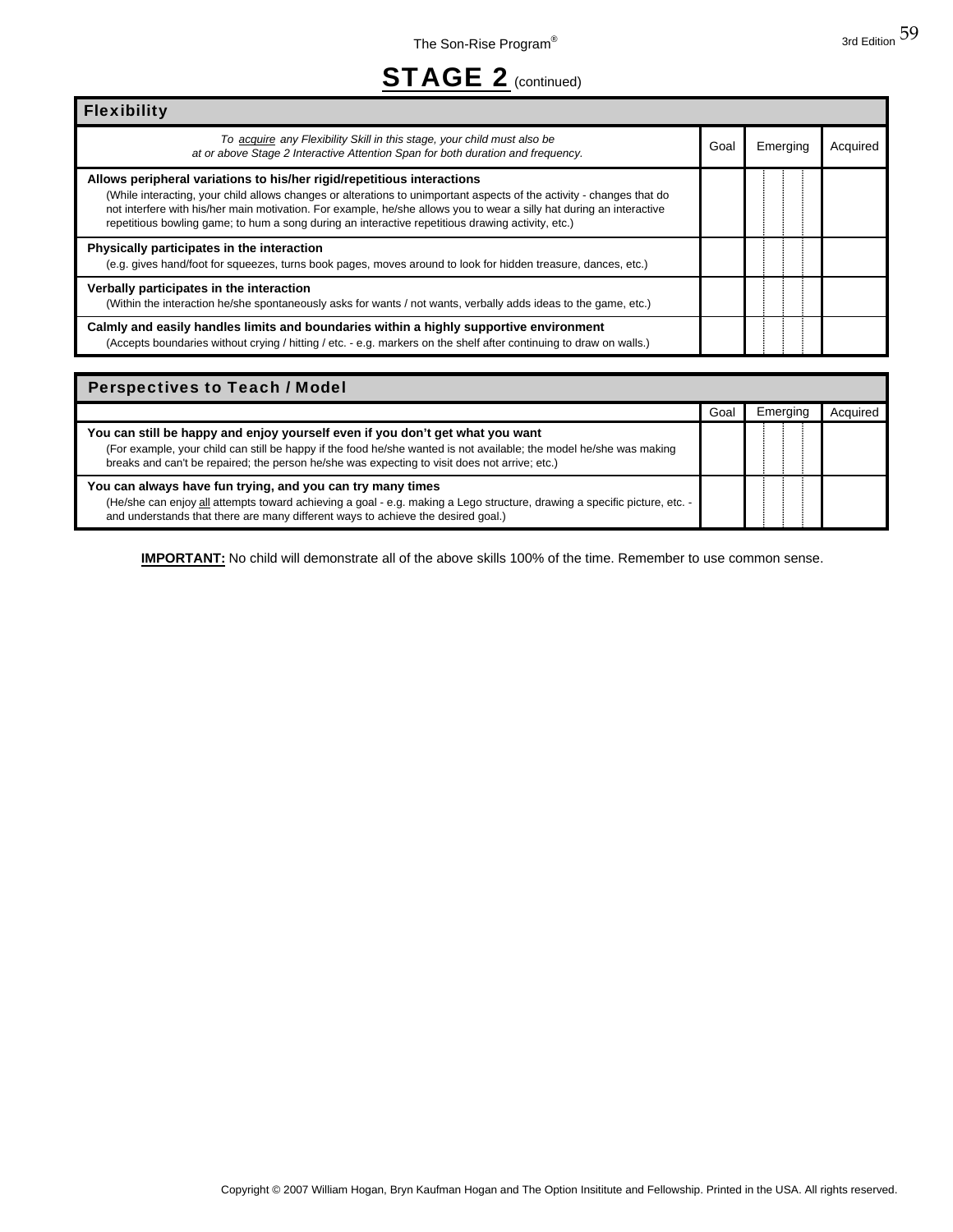### STAGE 3

#### Eye Contact & Non-Verbal Communication

|                                                                                                                                                                                                                                              | Goal | Emerging | Acquired |
|----------------------------------------------------------------------------------------------------------------------------------------------------------------------------------------------------------------------------------------------|------|----------|----------|
| Uses eye contact to draw attention to objects / events of interest<br>(Will look at you, then look at the object/event of interest and then look back at you to make sure you see it.)                                                       |      |          |          |
| Looks while listening<br>(Maintains sustained eye contact appropriate to the activity while listening. Note: participating in a conversation will<br>have a higher level of eye contact than a physical activity - e.g. playing catch, etc.) |      |          |          |
| Copies some simple exaggerated facial movements<br>(e.g. wide eyes, scrunched up face, happy face, sad face, etc.)                                                                                                                           |      |          |          |
| Spontaneous simple gestures<br>(e.g. interactively points to a picture in a book, claps hands, waves, nods yes, shakes head for no, etc.)                                                                                                    |      |          |          |

| <b>Verbal Communication</b>                                                                                                                                                                                                               |      |          |          |
|-------------------------------------------------------------------------------------------------------------------------------------------------------------------------------------------------------------------------------------------|------|----------|----------|
|                                                                                                                                                                                                                                           | Goal | Emerging | Acquired |
| Speaks using simple sentences that contain nouns and verbs or more<br>(e.g. "Throw the ball," "Push car down the slide," "The man fell down," "Put the comic on the shelf," etc.)                                                         |      |          |          |
| Clear and understandable expression of what he/she wants and does not want<br>(e.g. "Put the ball on the shelf" versus "Ball up," etc.)                                                                                                   |      |          |          |
| Speaks using nouns, verbs, adjectives, prepositions, articles and conjunctions or more<br>(Articles: a, an, the;<br>Conjunctions: and, or, when, yet, but, so, etc.)                                                                      |      |          |          |
| Has conversations that consist of 2 loops or more<br>e.g. Parent: "Do you want to draw?" Child: "Yeah - draw house!"<br>$[1$ loop]<br>Parent: "Ok! I'll color it blue."<br>Child: "I draw the trees."<br>[2 loops]                        |      |          |          |
| Clarity of words & sentences used is consistently clear and understandable<br>(Your child's language is typically understood by most people - including individuals not known by your child.)                                             |      |          |          |
| <b>Makes simple comments</b><br>(e.g. "Look at the plane," "The glass is cracked," "That's funny!" etc.)                                                                                                                                  |      |          |          |
| Answers simple "what," "who," and "where" questions requiring factual information<br>(e.g. "What is this person's name?," "Who is holding the flowers?," "Where is the animal book?," etc.)                                               |      |          |          |
| Asks simple "what," "who," and "where" questions<br>(e.g. "What's your name?," "Who is that?," "Where is dad?," etc.)                                                                                                                     |      |          |          |
| Spontaneously constructs original sentences<br>(Creates unique sentences rather than only repeating phrases that he/she has been taught or heard<br>from TV programs, DVDs, computer games, etc.)                                         |      |          |          |
| Verbally communicates to create a shared experience<br>(Observes an object/event and shares his/her thoughts so that the other person can also experience it -<br>e.g. "Look Mom, bubbles!," "Listen to the music," "Sam is here!," etc.) |      |          |          |
| Appropriately communicates when he/she wants to change or stop an activity<br>(e.g. "All done," "I'm finished," "I don't want to play anymore," etc. versus walking away without communicating.)                                          |      |          |          |
| Requests permission, when required, prior to taking an action<br>(e.g. getting food from the cupboard, when using someone else's possessions, leaving the house, etc.)                                                                    |      |          |          |
| Maintains a socially acceptable distance from the person to whom he/she is speaking                                                                                                                                                       |      |          |          |
| Talks at the socially acceptable volume                                                                                                                                                                                                   |      |          |          |
| Talks at the socially acceptable speed                                                                                                                                                                                                    |      |          |          |

**IMPORTANT:** No child will demonstrate all of the above skills 100% of the time.

Make sure to consider the age appropriateness of each skill. Remember to use common sense.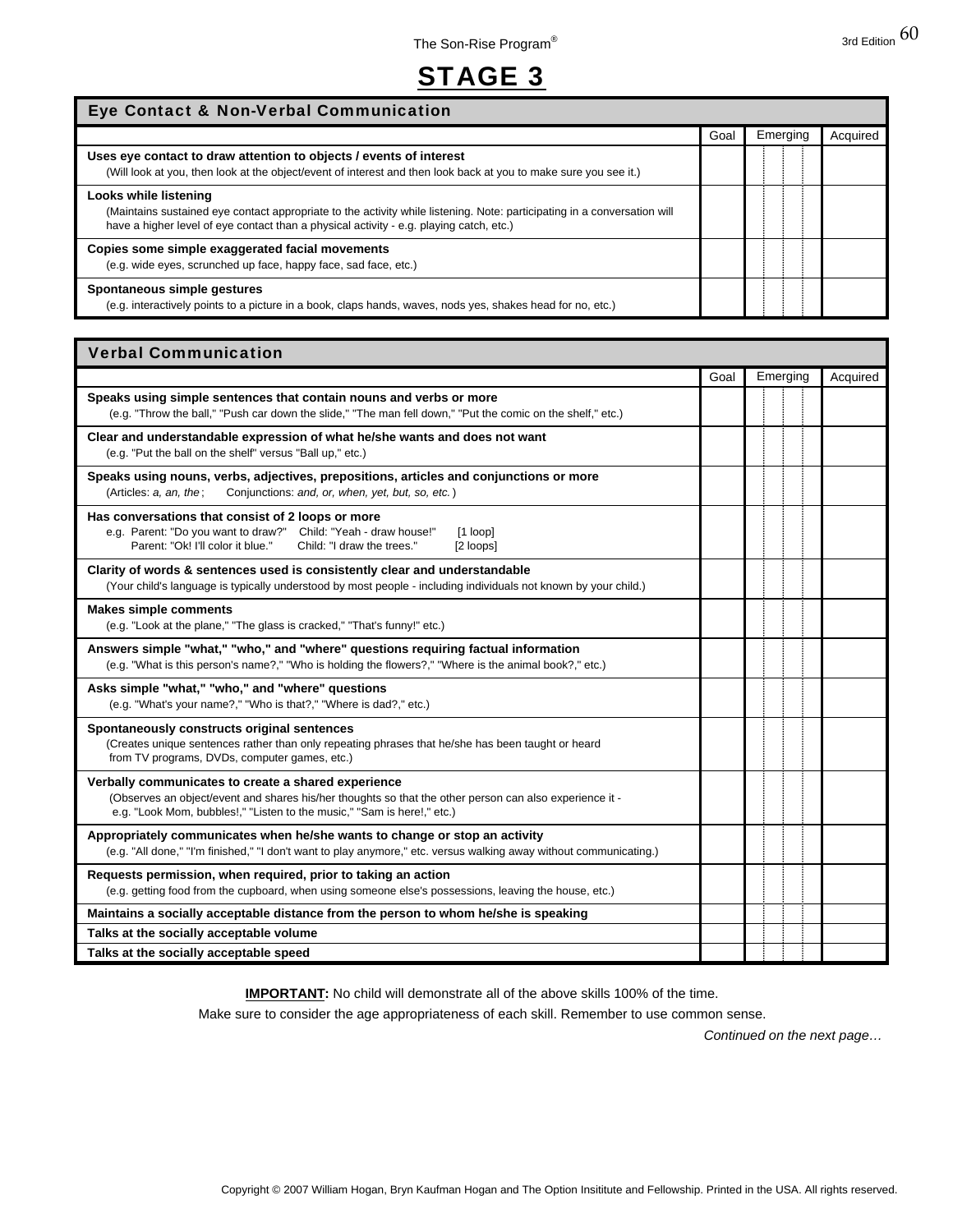### **STAGE 3** (continued)

| Interactive Attention Span (Interaction = Inclusion of another person in a game or activity)                                                                                                                |      |  |          |          |
|-------------------------------------------------------------------------------------------------------------------------------------------------------------------------------------------------------------|------|--|----------|----------|
|                                                                                                                                                                                                             | Goal |  | Emerging | Acquired |
| Duration of interactive attention span is 9 minutes or more<br>(Attention span ends when your child breaks the interaction and does not return after two consecutive requests to<br>continue the activity.) |      |  |          |          |
| Frequency of interactions is 5 times per hour or more<br>(Applies only if your child's attention span is 9 minutes or less. See Stage 4 if duration is greater than 9 min.)                                 |      |  |          |          |
| Interacts within symbolic imaginative play<br>(Uses props to represent actual objects/animals/people - e.g. a block is a car, a blanket is a magic carpet, etc.)                                            |      |  |          |          |
| Can join in an activity already in progress<br>(e.g. when two adults are playing a ball game, he/she is able to successfully join the ball game, etc.)                                                      |      |  |          |          |
| Asks for help<br>(e.g. opening containers, getting objects on a shelf beyond his/her reach, drawing detailed pictures, etc.)                                                                                |      |  |          |          |
| Can maintain physical contact for 60 seconds or more<br>(e.g. hugs, cuddles, holding hands while dancing, shoulders touching while sitting beside each other, etc.)                                         |      |  |          |          |
| Initiates physical affection and interaction<br>(e.g. asks for and freely gives hugs, tickles, cuddles, etc.)                                                                                               |      |  |          |          |
| Able to have simple interactions with peers<br>(e.g. chase games, simple card or board games, ball games, brief conversations, etc.)                                                                        |      |  |          |          |
| Interacts with two adults at the level of Stage 3 social skills<br>(In the playroom / focus room, your child is able to maintain Stage 3 social skills with two adults.)                                    |      |  |          |          |
|                                                                                                                                                                                                             |      |  |          |          |

| <b>Flexibility</b>                                                                                                                                                                                                                                                                                                                                                                                          |      |          |          |
|-------------------------------------------------------------------------------------------------------------------------------------------------------------------------------------------------------------------------------------------------------------------------------------------------------------------------------------------------------------------------------------------------------------|------|----------|----------|
| To acquire any Flexibility Skill in this stage, your child must also be<br>at or above Stage 3 Interactive Attention Span for both duration and frequency.                                                                                                                                                                                                                                                  | Goal | Emerging | Acquired |
| Allows central variations to his/her rigid/repetitious interactions<br>(While interacting, your child allows changes or alterations to important aspects of his/her rigid/repetitious activity -<br>changes that will impact his/her main motivation. For example, when repetitiously talking about and looking at pictures<br>of airplanes, he/she allows your suggestion to design and draw a new plane.) |      |          |          |
| Is spontaneous within his/her activities at least two times per activity<br>(Your child initiates new ideas and directions within his/her chosen activities/games.)                                                                                                                                                                                                                                         |      |          |          |
| Shows an interest in another's activity<br>(Your child asks about or looks at another person's chosen activity - may even participate in the activity momentarily.)                                                                                                                                                                                                                                         |      |          |          |
| Initiates games and activities with another person<br>(Your child suggests the game to play and explains how the game is played.)                                                                                                                                                                                                                                                                           |      |          |          |
| Takes turns during an activity<br>(e.g. takes turns during bowling games, board games, card games, choosing which song to sing next, etc.)                                                                                                                                                                                                                                                                  |      |          |          |
| Understands and acts on the concept of "yours" and "mine"<br>(Your child allows you control over your possessions and asks permission before using them, and vice versa.                                                                                                                                                                                                                                    |      |          |          |
| Plays games and activities that have simple rules and structure<br>(e.g. tic-tac-toe, soccer, charades, easy to play board games, etc.)                                                                                                                                                                                                                                                                     |      |          |          |
| Shares his/her objects or toys<br>(Your child allows you to have his/her toy or object for a portion of the game/activity that is longer than one turn.)                                                                                                                                                                                                                                                    |      |          |          |
| Can be negotiated / reasoned with ("deal making")<br>(e.g. "How about we play your game for 20 minutes and then we play my game?" etc.)                                                                                                                                                                                                                                                                     |      |          |          |
| Interacts easily in a moderately supportive environment<br>(Your child maintains Stage 3 social skills in the living room, the kitchen, the back garden, etc.)                                                                                                                                                                                                                                              |      |          |          |

**IMPORTANT:** No child will demonstrate all of the above skills 100% of the time.

Make sure to consider the age appropriateness of each skill. Remember to use common sense.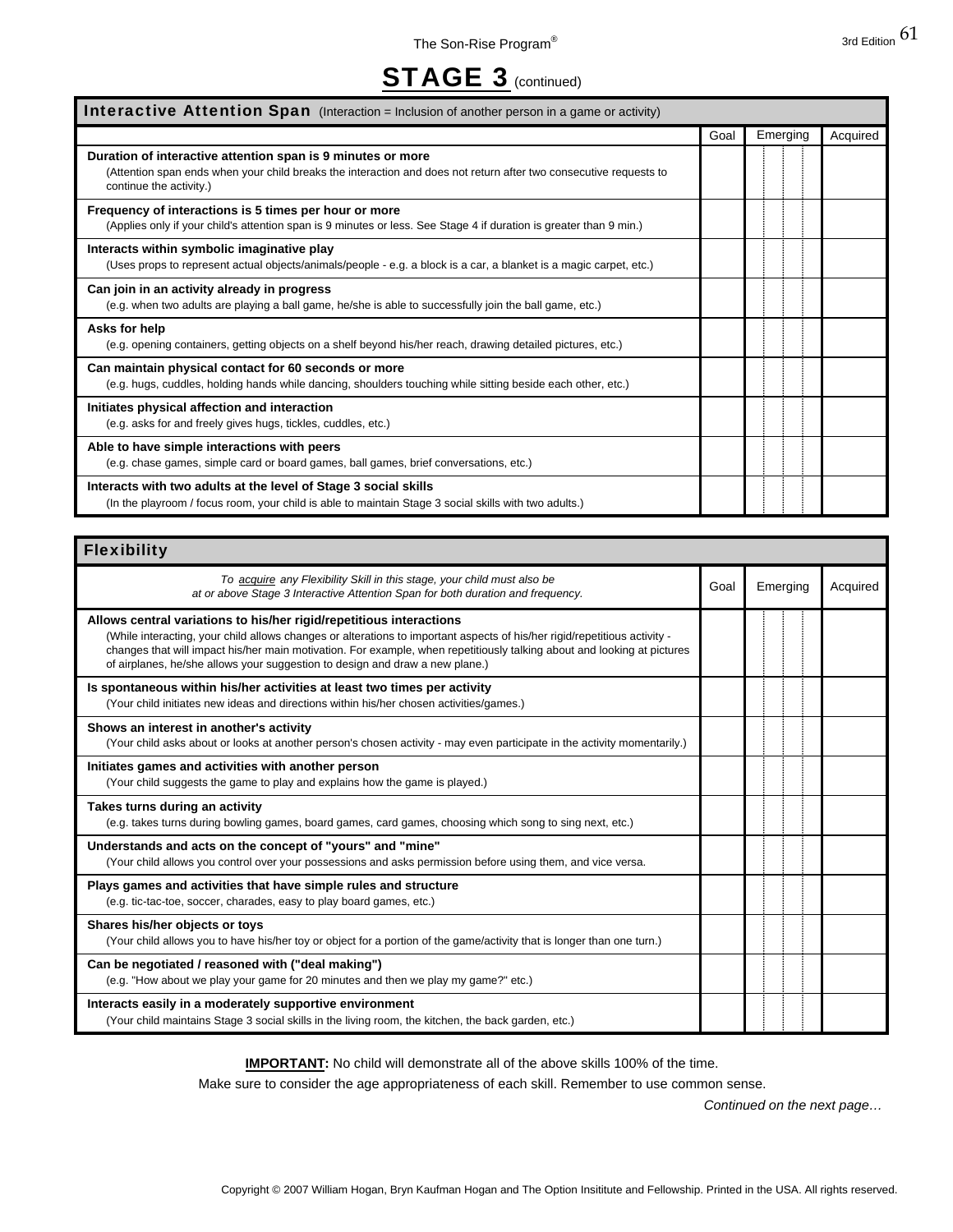### STAGE 3 (continued)

| <b>Perspectives to Teach / Model</b>                                                                                                                                                                              |      |          |          |
|-------------------------------------------------------------------------------------------------------------------------------------------------------------------------------------------------------------------|------|----------|----------|
|                                                                                                                                                                                                                   | Goal | Emerging | Acquired |
| You can still be happy even if you don't go first or win the game<br>(Your child can enjoy interacting with others even when he/she does not go first during an activity or win, etc.)                            |      |          |          |
| It's fun to wait for something that you want<br>(Your child can wait patiently and enjoy the anticipation of getting what he/she wants or your child can get involved<br>in an activity/game while he/she waits.) |      |          |          |

**IMPORTANT:** No child will demonstrate all of the above skills 100% of the time.

Make sure to consider the age appropriateness of each skill. Remember to use common sense.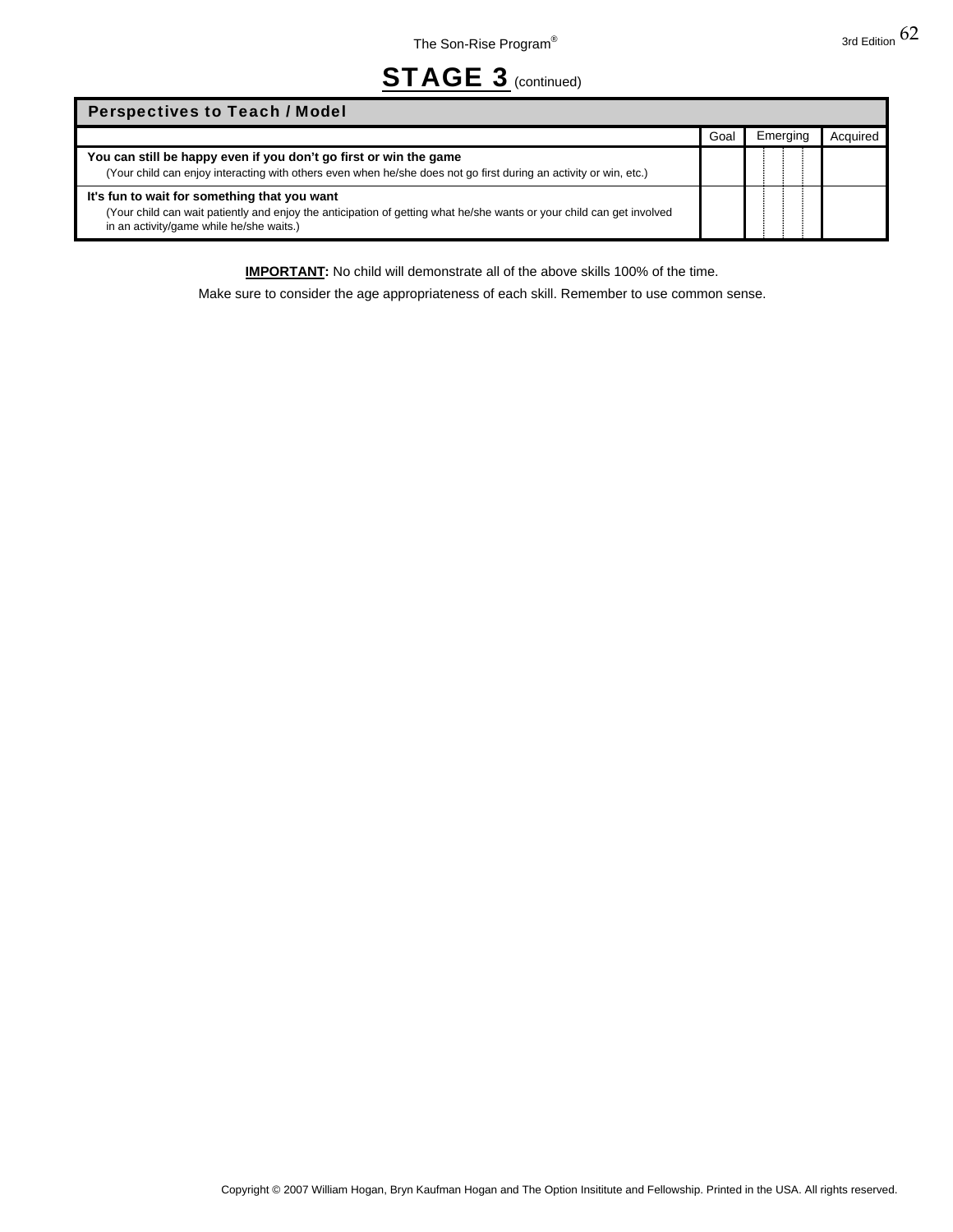### STAGE 4

| Eye Contact & Non-Verbal Communication                                                                                                                                                                                                              |      |          |          |  |
|-----------------------------------------------------------------------------------------------------------------------------------------------------------------------------------------------------------------------------------------------------|------|----------|----------|--|
|                                                                                                                                                                                                                                                     | Goal | Emerging | Acquired |  |
| Looks to maintain other's attention<br>(Your child will make eye contact to ensure the other person is paying attention to him/her.)                                                                                                                |      |          |          |  |
| Looks while talking<br>(Your child maintains sustained eye contact appropriate to the activity while talking. Note: participating in a<br>conversation will have a higher level of eye contact than a physical activity - e.g. playing catch, etc.) |      |          |          |  |
| Spontaneously demonstrates a range of facial expressions<br>(When interacting, your child shows a range of facial expressions - e.g. smiling, serious, upset, excitement, etc.)                                                                     |      |          |          |  |
| Uses spontaneous gestures to enhance verbal communication<br>(e.g. pointing at/toward what they are talking about, raising arms to emphasize their point, crossing arms, etc.)                                                                      |      |          |          |  |

| <b>Verbal Communication</b>                                                                                                                                                                                                                                                                                                                                                                              |      |          |          |
|----------------------------------------------------------------------------------------------------------------------------------------------------------------------------------------------------------------------------------------------------------------------------------------------------------------------------------------------------------------------------------------------------------|------|----------|----------|
|                                                                                                                                                                                                                                                                                                                                                                                                          | Goal | Emerging | Acquired |
| <b>Makes him/herself understood</b><br>(He/she uses context when telling a story - e.g. "During school lunch today, my friend dropped his plate and<br>it broke into lots of pieces," instead of saying, "The plate broke into lots of pieces.")                                                                                                                                                         |      |          |          |
| Speaks in complex sentences that are grammatically correct<br>(e.g. "Put the books on the shelf so we can play Lifestories - I like playing that game!")                                                                                                                                                                                                                                                 |      |          |          |
| Asks / Answers complex questions and makes complex statements :                                                                                                                                                                                                                                                                                                                                          |      |          |          |
| • Able to answer / ask questions and make statements about past and future events<br>(e.g. "When did you make the card?," "Tomorrow I am going over to my granddad's house," etc.)                                                                                                                                                                                                                       |      |          |          |
| . Answers "why" questions based on what he/she has just experienced / observed<br>(e.g. "Why did you put your jacket on?," "Why did the man fall over?," etc.)                                                                                                                                                                                                                                           |      |          |          |
| • Asks "why" questions<br>(e.g. "Why was Suzanne late?," "Why are we going to the hardware store?" etc.)                                                                                                                                                                                                                                                                                                 |      |          |          |
| Answers simple questions requiring his/her opinion within the answer<br>(e.g. "Which character is the funniest?," "What is your favorite restaurant?," etc.)                                                                                                                                                                                                                                             |      |          |          |
| Seeks others personal information within a conversation<br>(Asks questions about another person, e.g. "Where do you live?," "Did you see the movie with Kim?," etc.)                                                                                                                                                                                                                                     |      |          |          |
| Verbally communicates stories clearly relevant to the conversation topic<br>(Your child shares information that is clearly understood and relates to the context of the conversation.)                                                                                                                                                                                                                   |      |          |          |
| Has conversations that consist of 3-5 loops or more<br>An example of a 4-loop conversation would be:<br>P: "Do you want to draw?"<br>C: "Yeah - draw a bus!"<br>$[1$ loop]<br>P: "Ok! I'll draw the road."<br>C: "I'll draw the bus."<br>$[2 \text{loop}]$<br>P: "What's your favorite part to draw?" C: "I like the wheels."<br>[3 loop]<br>P: "Why?"<br>C: "Because they're easy to draw!"<br>[4 loop] |      |          |          |
| <b>Uses pronouns correctly</b><br>(After mastering Stage 1-3 Communication skills, begin teaching pronouns: he, you, I, me, they, us, etc.)                                                                                                                                                                                                                                                              |      |          |          |
| Takes turns talking and listening                                                                                                                                                                                                                                                                                                                                                                        |      |          |          |
| Is able to initiate (start) a conversation                                                                                                                                                                                                                                                                                                                                                               |      |          |          |
| Is able to politely get someone's attention when the person is occupied                                                                                                                                                                                                                                                                                                                                  |      |          |          |

**IMPORTANT:** No child will demonstrate all of the above skills 100% of the time.

Make sure to consider the age appropriateness of each skill. Remember to use common sense.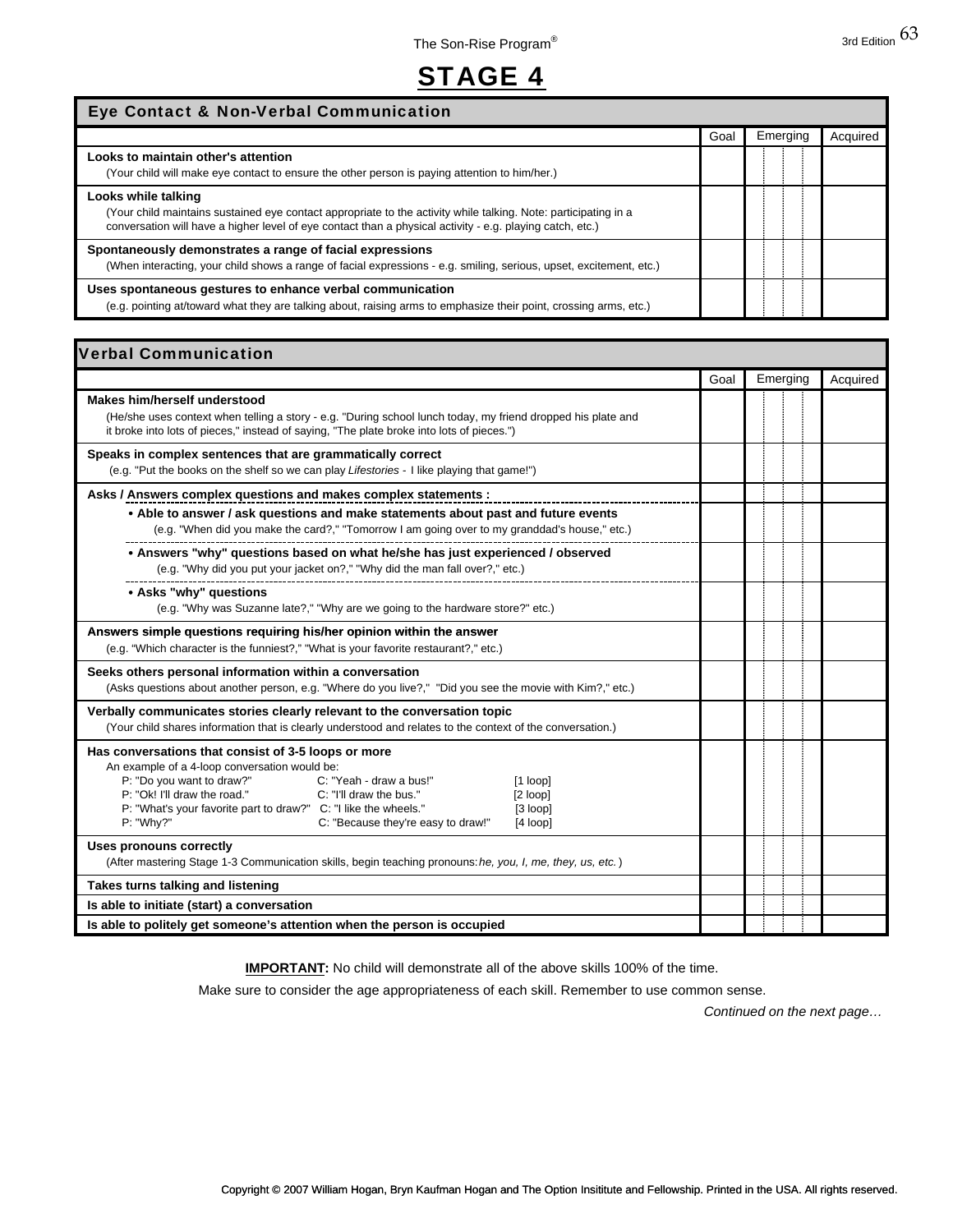### STAGE 4 *(continued)*

| <b>Interactive Attention Span</b> (Interaction = Inclusion of another person in a game or activity)                                                                                                                                                                           |      |          |          |  |
|-------------------------------------------------------------------------------------------------------------------------------------------------------------------------------------------------------------------------------------------------------------------------------|------|----------|----------|--|
|                                                                                                                                                                                                                                                                               | Goal | Emerging | Acquired |  |
| Duration of interactive attention span is 20 minutes or more<br>(Attention span ends when he/she breaks the interaction and does not return after two consecutive requests to<br>continue the activity.)                                                                      |      |          |          |  |
| Frequency of interactions is up to 5 times per hour<br>(Applies only if your child's attention span is 10 min. or more. See Stage 3 if duration is less than 10 min.)                                                                                                         |      |          |          |  |
| Has a typical attention span within a single activity of his/her choosing<br>(Your child can play one activity for a typical duration vs. playing many short activities consecutively.<br>A "typical" attention span is approximately 3-5 minutes per year of a child's age.) |      |          |          |  |
| Interacts within imaginative role play activities<br>(Your child can pretend to be a dog, a plane, a family member, a movie character, etc.)                                                                                                                                  |      |          |          |  |
| Generally polite and respectful                                                                                                                                                                                                                                               |      |          |          |  |
| Comforts another person when he/she is hurt or upset<br>(e.g. gets the person a drink of water / band aid, etc. or asks "Are you okay?," or "Can I help you?," etc.)                                                                                                          |      |          |          |  |
| <b>Physically appropriate</b><br>(e.g. hugs only family and friends, not touching strangers, etc.)                                                                                                                                                                            |      |          |          |  |
| Interacts appropriately with a peer<br>(e.g. takes turns, shares, negotiates, allows the other child's input in games, says hello/goodbye, etc.)                                                                                                                              |      |          |          |  |

| <b>Flexibility</b>                                                                                                                                                                                                                                                                                                                                                            |      |          |          |
|-------------------------------------------------------------------------------------------------------------------------------------------------------------------------------------------------------------------------------------------------------------------------------------------------------------------------------------------------------------------------------|------|----------|----------|
| To acquire any Flexibility Skill in this stage, your child must also be<br>at or above Stage 4 Interactive Attention Span for both duration and frequency.                                                                                                                                                                                                                    | Goal | Emerging | Acquired |
| Flexible within his/her activity<br>(Within the activity your child has chosen, he/she easily goes in a direction of someone else's choosing - e.g. adding<br>a new step in the game, change in the order of events, expanding the topic of conversation, etc.)                                                                                                               |      |          |          |
| Participates in another's activity<br>(Your child verbally and physically participates in activities you initiate vs. only observing the activity.)                                                                                                                                                                                                                           |      |          |          |
| Allows peripheral variations within another's activity<br>(Your child allows changes or alterations to unimportant aspects of another person's chosen activity - changes that<br>do not interfere with your child's main motivation for interacting in the activity - e.g. he/she allows you to wear<br>a silly hat during a chase game, hum a song during a card game, etc.) |      |          |          |
| Is spontaneous within another's activity, at least two times per activity<br>(Your child initiates new ideas / direction within another's chosen activity.)                                                                                                                                                                                                                   |      |          |          |
| Shares interactive time between his/her activity and another's activity<br>(Your child will interact in another person's chosen activity for at least 40% of the total interactive time.)                                                                                                                                                                                     |      |          |          |
| Manages sensory input and change in typical age appropriate environments, with help<br>(Loud noises, changing physical environments, etc. are managed with the help of explanations, etc.)                                                                                                                                                                                    |      |          |          |

**IMPORTANT:** No child will demonstrate all of the above skills 100% of the time.

Make sure to consider the age appropriateness of each skill. Remember to use common sense.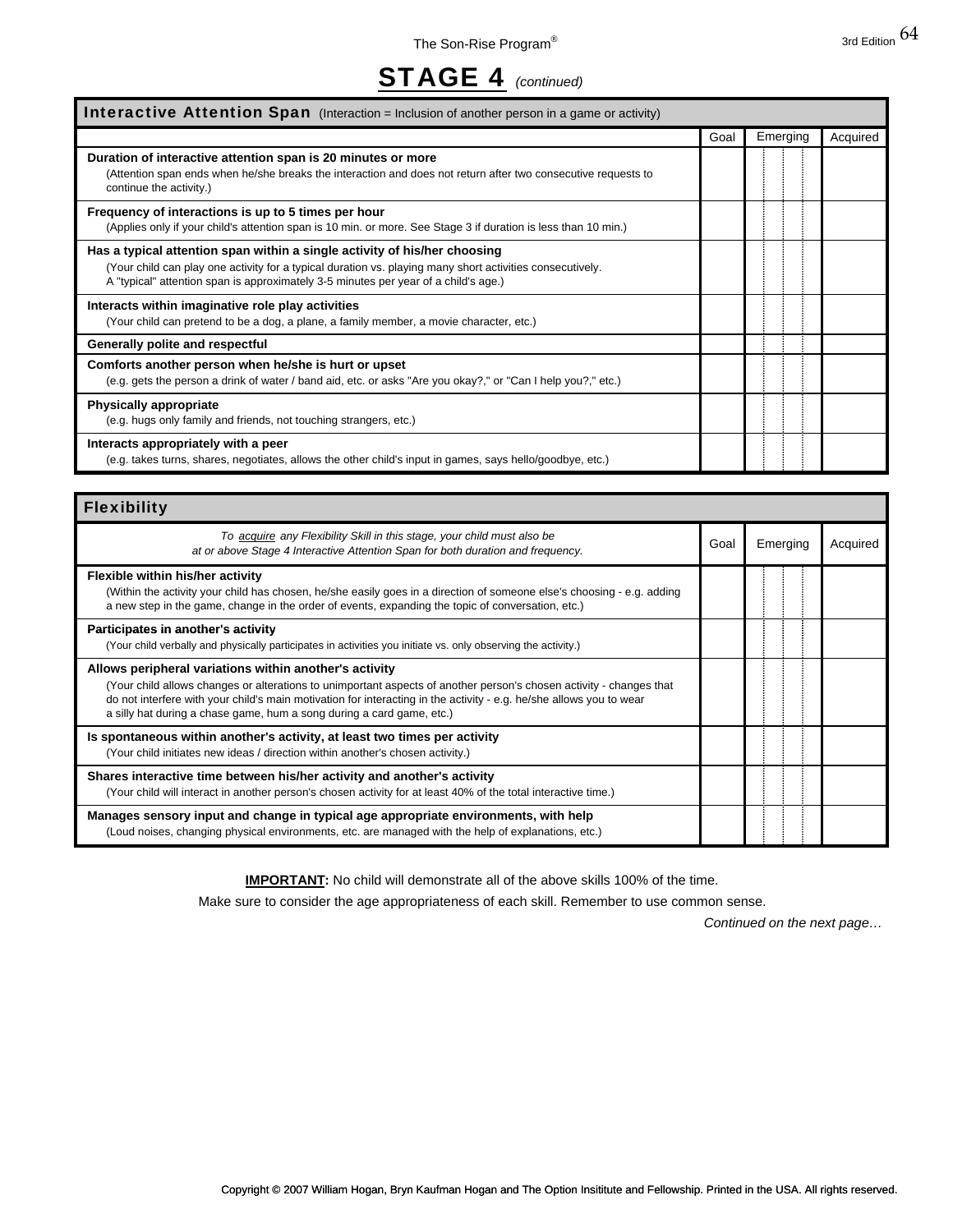### STAGE 4 *(continued)*

| <b>Perspectives to Teach / Model</b>                                                                                                                                                                                                                                                                  |      |          |          |
|-------------------------------------------------------------------------------------------------------------------------------------------------------------------------------------------------------------------------------------------------------------------------------------------------------|------|----------|----------|
|                                                                                                                                                                                                                                                                                                       | Goal | Emerging | Acquired |
| At times it is useful to put off an immediate payoff for a longer-term payoff<br>(e.g. not popping all the balloons now so he/she will be able to do it when their friends come over; not spending<br>his/her money now & saving it to put towards the more expensive item he/she really wants, etc.) |      |          |          |
| It's okay to be different from other people<br>(Everyone is different - different shapes, sizes, colors, ways of talking, etc. It's part of life and we can celebrate<br>ourselves and others for these differences.)                                                                                 |      |          |          |
| It feels good to be kind and helpful to others                                                                                                                                                                                                                                                        |      |          |          |
| Not everyone will like you, and that's okay<br>(Some people will like you and others will not. If someone chooses not to like you it does not mean anything is wrong<br>with or bad about you.)                                                                                                       |      |          |          |

| Preparation for going to School or Work                                                                                                                                                                                 |      |  |          |  |          |
|-------------------------------------------------------------------------------------------------------------------------------------------------------------------------------------------------------------------------|------|--|----------|--|----------|
|                                                                                                                                                                                                                         | Goal |  | Emerging |  | Acquired |
| Maintains 75% of the skills acquired in Stage 4, for approximately 1 hour per day, while in<br>a stimulating environment (e.g. social gathering, birthday party, etc.)                                                  |      |  |          |  |          |
| Will interact with a peer, at the level of Stage 3 or higher, for 20 minutes or more per day                                                                                                                            |      |  |          |  |          |
| Participates in small group activities with two peers                                                                                                                                                                   |      |  |          |  |          |
| Able to follow a structured (time-tabled) day within the play / focus room<br>(Your child easily changes, at the appropriate time, to the new activity, as laid out by the time-table.)                                 |      |  |          |  |          |
| Able to sit at a desk for set periods of time within the play / focus room<br>(Your child can sit at his/her desk for the required amount of time while doing an interactive activity.)                                 |      |  |          |  |          |
| Listens to and follows instructions given by a person not working in his/her Son-Rise Program<br>(e.g. follows instructions in ballet class, karate class, in an art group, etc.)                                       |      |  |          |  |          |
| Is fully toilet-trained and will communicate appropriately to use the bathroom<br>(In the play/focus room and around the house, when necessary, your child will communicated that he/she<br>wants to use the bathroom.) |      |  |          |  |          |
| Can read and write at the level that he/she will be entering school or required by the job<br>(Refer to appropriate academic quidelines to assess the level of reading and writing required for your child.)            |      |  |          |  |          |
| Can do mathematics at the level that he/she will be entering school or required by the job<br>(Refer to appropriate academic guidelines to assess the level of mathematics required for your child.)                    |      |  |          |  |          |

**IMPORTANT:** No child will demonstrate all of the above skills 100% of the time.

Make sure to consider the age appropriateness of each skill. Remember to use common sense.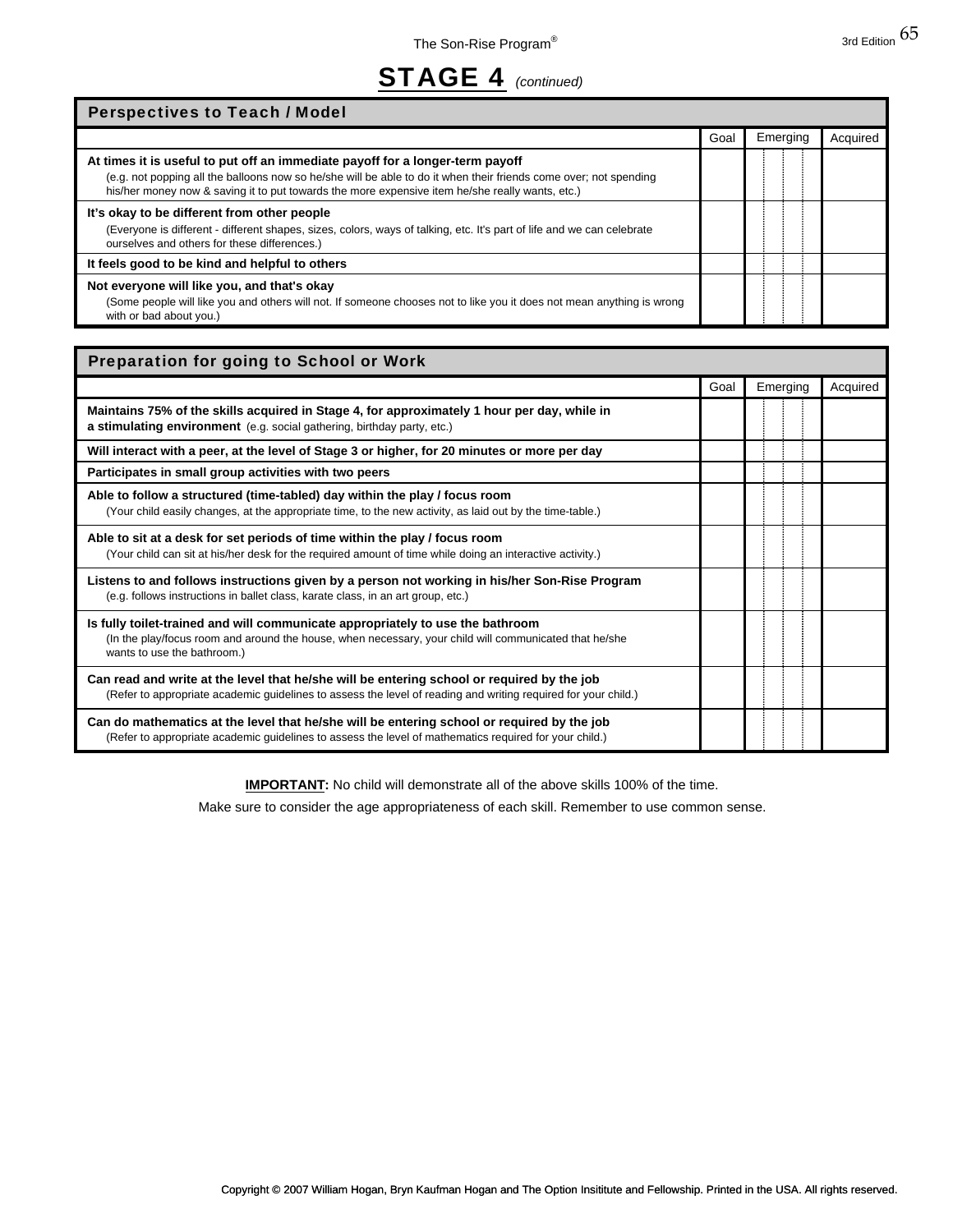### STAGE 5

| Eye Contact & Non-Verbal Communication                                                                                                                                                                                                                                                                                                                                                           |      |          |          |  |
|--------------------------------------------------------------------------------------------------------------------------------------------------------------------------------------------------------------------------------------------------------------------------------------------------------------------------------------------------------------------------------------------------|------|----------|----------|--|
|                                                                                                                                                                                                                                                                                                                                                                                                  | Goal | Emerging | Acquired |  |
| Looks to evaluate other's social cues<br>(Uses eye contact to ensure that the other person is maintaining his/her motivation and focus on the interaction.)                                                                                                                                                                                                                                      |      |          |          |  |
| Can shift gaze between two or more people<br>(Your child keeps up with the flow of group interaction by looking at the most relevant person at that moment.)                                                                                                                                                                                                                                     |      |          |          |  |
| Responds appropriately to other's facial expressions<br>(e.g. has a concerned expression when someone looks hurt, smiles/laughs in response to other's laughter, etc.)                                                                                                                                                                                                                           |      |          |          |  |
| Understands, responds to and uses basic social cues                                                                                                                                                                                                                                                                                                                                              |      |          |          |  |
| • Facial expressions, tone of voice, body language<br>(Your child reads and response to these physical social cues - e.g. if someone puts a finger to his lips indicating<br>"Be quiet," your child understands and responds appropriately; if someone appears bored and<br>is not making eye contact while your child talks to them, your child understands and responds appropriately,<br>etc. |      |          |          |  |
| • Social Referencing<br>(In deciding which emotions and actions are appropriate in response to an unfamiliar event, your child<br>will take cues from the expressions & reactions of the other person.)                                                                                                                                                                                          |      |          |          |  |
| • Joint Attention<br>(Your child pays attention to the object or event that another person is focused on, by initially observing and<br>following the gaze of that person.)                                                                                                                                                                                                                      |      |          |          |  |

| <b>Verbal Communication</b>                                                                                                                                                                                                                                                                                |      |          |          |  |
|------------------------------------------------------------------------------------------------------------------------------------------------------------------------------------------------------------------------------------------------------------------------------------------------------------|------|----------|----------|--|
|                                                                                                                                                                                                                                                                                                            | Goal | Emerging | Acquired |  |
| Combines complex sentences (3 or more complex sentences in succession)<br>(e.g. "I love swimming; I've had lessons for a year. I can do breast stroke and freestyle. I can also dive off the diving board<br>and stay underwater for a long time - but I have to wear goggles so my eye's don't get red.") |      |          |          |  |
| Fluently uses all parts of speech (pronouns, verbs, articles etc.)<br>(Easily and correctly uses nouns, verbs, adjectives, prepositions, articles, etc. to successfully communicate.)                                                                                                                      |      |          |          |  |
| Makes reflective comments and asks relevant reflective questions<br>(Your child shares internal experiences - emotions & thoughts - and asks about the internal experiences of others.)                                                                                                                    |      |          |          |  |
| • Answers questions about his/her feelings and actions<br>(e.g. "How did you feel when?," "Why did you shout?," etc.)                                                                                                                                                                                      |      |          |          |  |
| • Asks others about what they think and how they feel<br>(e.g. "Why are you sad?," "Do you like the picture?," "Are you excited that Grandpa is visiting?," etc.)                                                                                                                                          |      |          |          |  |
| • Initiates & expresses emotive information (to share internal experiences)<br>(e.g. "I just played an exciting game with Jack," "I'm looking forward to," "I'm upset because," etc.)                                                                                                                      |      |          |          |  |
| • Includes his/her opinion within the conversation<br>(Opinion = his/her thoughts/feelings vs. only factual information - e.g. "Soccer is my favorite sport!")                                                                                                                                             |      |          |          |  |
| Has conversations that consist of 6 loops or more                                                                                                                                                                                                                                                          |      |          |          |  |
| (For an example, see Stage 4 / Verbal Communication / Has conversations that consist of 3-5 loops or more.)                                                                                                                                                                                                |      |          |          |  |
| Communication is relevant to the topic of conversation                                                                                                                                                                                                                                                     |      |          |          |  |
| (While in a conversation, his/her questions, answers and statements all relate to the topic of conversation.)                                                                                                                                                                                              |      |          |          |  |
| Voice has varying intonation                                                                                                                                                                                                                                                                               |      |          |          |  |
| Initiates conversation appropriate to the social context                                                                                                                                                                                                                                                   |      |          |          |  |
| Is able to end a conversation in a socially acceptable way                                                                                                                                                                                                                                                 |      |          |          |  |
| Able to follow and add to a conversation between two other people                                                                                                                                                                                                                                          |      |          |          |  |
| Uses correct timing in a conversation with two or more people                                                                                                                                                                                                                                              |      |          |          |  |
| Understands humor                                                                                                                                                                                                                                                                                          |      |          |          |  |
| Understands colloquialisms / figures of speech<br>(e.g. understands "I'm so hungry, I could eat an elephant!," "It's raining cats and dogs," etc.)                                                                                                                                                         |      |          |          |  |
| <b>Expresses appreciation to others</b><br>(e.g. "That was really fun - thanks for playing with me today!," "I love you!," etc.)                                                                                                                                                                           |      |          |          |  |

**IMPORTANT:** No child will demonstrate all of the above skills 100% of the time.

Make sure to consider the age appropriateness of each skill. Remember to use common sense.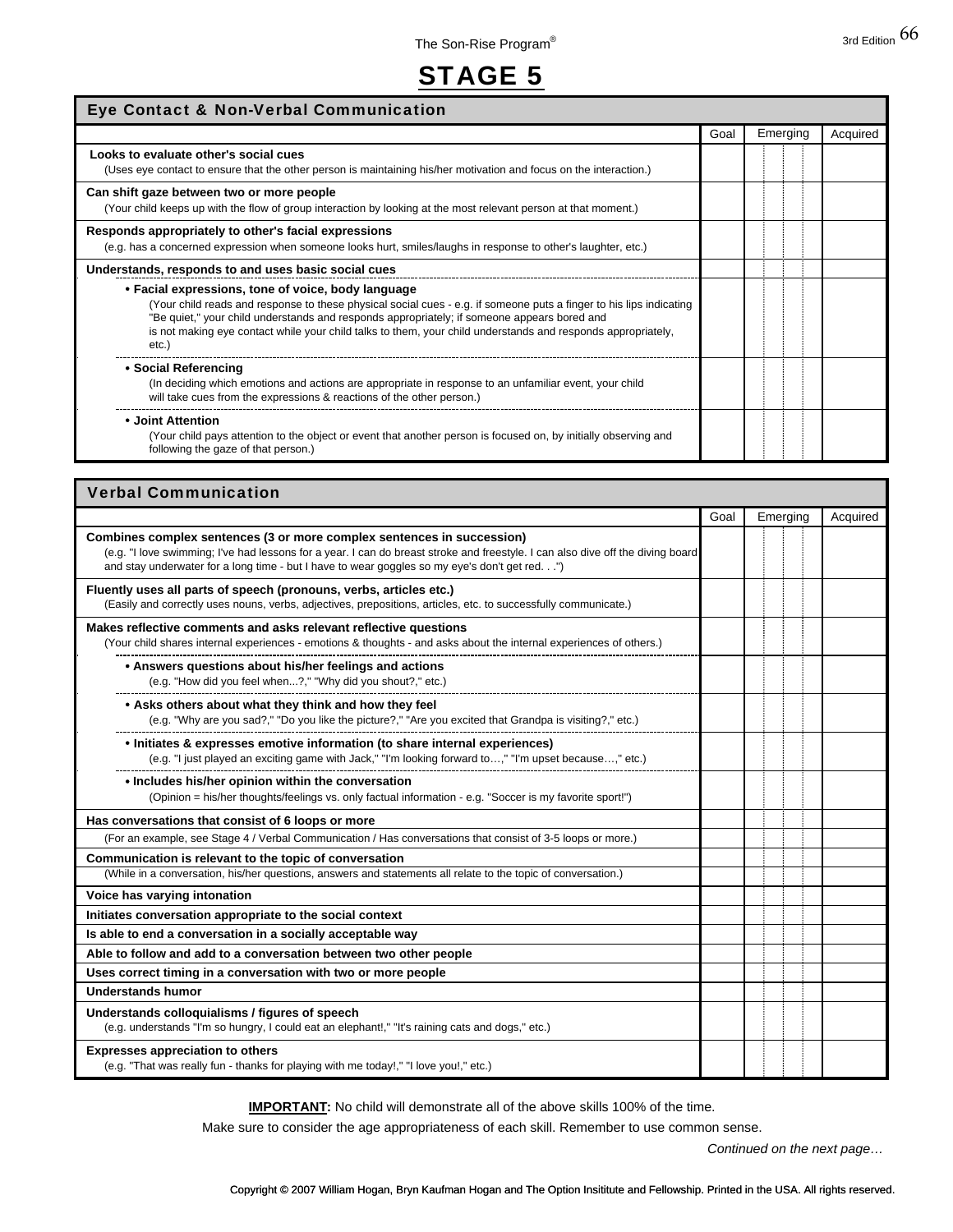

| <b>Interactive Attention Span</b> (Interaction = Inclusion of another person in a game or activity)                                                                                                               |      |          |          |  |  |
|-------------------------------------------------------------------------------------------------------------------------------------------------------------------------------------------------------------------|------|----------|----------|--|--|
|                                                                                                                                                                                                                   | Goal | Emerging | Acquired |  |  |
| Duration of interactive attention span is age appropriate or more<br>(A "typical" attention span is approximately 3-5 minutes per year of a child's age.)                                                         |      |          |          |  |  |
| <b>Continuously Interacts</b><br>(He/she is able to interact with another person for the entire duration of the time spent together.)                                                                             |      |          |          |  |  |
| Interacts within a variety of activities<br>(Is able to interact in a wide variety of different types of activities - e.g. physical, conversational, imaginative, etc.)                                           |      |          |          |  |  |
| Interacts appropriately with small groups of peers (two or more peers)<br>(As in Stage 4 "Interacts appropriately with a peer", he/she is now able to do this with a group of two or more peers.)                 |      |          |          |  |  |
| Has a "typical" duration of interaction within a single activity chosen by another person<br>(Interacts typically in one activity versus having a typical interactive attention span made up of many activities.) |      |          |          |  |  |

| <b>Flexibility</b>                                                                                                                                                                                                                                         |      |          |  |          |  |  |
|------------------------------------------------------------------------------------------------------------------------------------------------------------------------------------------------------------------------------------------------------------|------|----------|--|----------|--|--|
| To acquire any Flexibility Skill in this stage, your child must also be<br>at or above Stage 5 Interactive Attention Span for both duration and frequency.                                                                                                 | Goal | Emerging |  | Acquired |  |  |
| Flexible within another's activity<br>(Within another's chosen activity, your child easily goes in a direction of someone else's chooosing-e.g. adding a new<br>step in the game, changing the order of events, expanding the topic of conversation, etc.) |      |          |  |          |  |  |
| Flexible within a variety of activities<br>(Your child easily allows peripheral and central variations in a wide variety of games, activities and conversations.)                                                                                          |      |          |  |          |  |  |
| Is spontaneous within a variety of activities<br>(Your child initiates new ideas and directions within different types of games, activities and conversations.)                                                                                            |      |          |  |          |  |  |
| Calmly and easily manages most transitions and unstructured situations<br>(e.g. substitute teachers, going on vacation, being on the playground, going to a shopping mall, etc.)                                                                           |      |          |  |          |  |  |

| <b>Perspectives to Teach / Model</b>                                                                                                                                                                                             |      |          |  |  |          |  |
|----------------------------------------------------------------------------------------------------------------------------------------------------------------------------------------------------------------------------------|------|----------|--|--|----------|--|
|                                                                                                                                                                                                                                  | Goal | Emerging |  |  | Acquired |  |
| Everyone has areas of strength and areas of challenge. It's not bad if something is<br>challenging for you (and easy for someone else) – it's simply another opportunity to learn.                                               |      |          |  |  |          |  |
| When changing something about yourself, you can do it with acceptance for who<br>you are and excitement about changing.<br>(Self criticism is not necessary for change, self acceptance leads to changing yourself more easily.) |      |          |  |  |          |  |
| It's fun to tell others what you are thinking or feeling and to ask them what they<br>are thinking and feeling.<br>(Its exciting to learn about others and to allow others to learn about you.)                                  |      |          |  |  |          |  |

**IMPORTANT:** No child will demonstrate all of the above skills 100% of the time.

Make sure to consider the age appropriateness of each skill. Remember to use common sense.